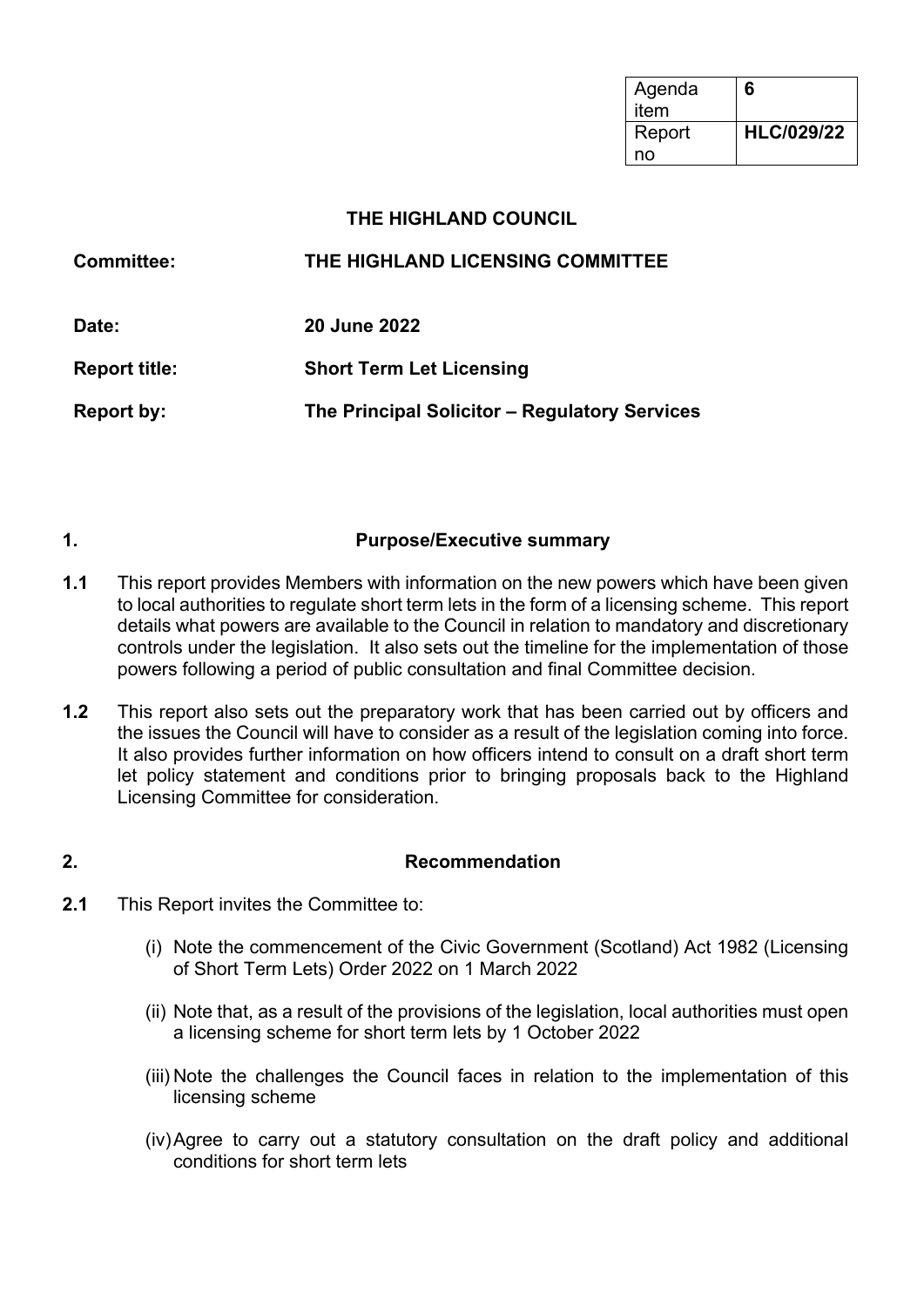### **3. Background**

- **3.1** On 19 January 2022, The Civic Government (Scotland) Act 1982 (Licensing of Short-term Lets) Order 2022 ("the Order") was approved by the Scottish Parliament. The Order came into force on 1 March 2022 and inserts new legislative provisions into the Civic Government (Scotland) Act 1982 ("the Act").
- **3.2** The Order introduces a new mandatory licensing system for short term lets which local authorities are required to establish by 1 October 2022.
- **3.3** Prior to the introduction of the legislation, there was no requirement to licence short term lets and, therefore, local authorities did not have the ability to regulate these types of premises.
- **3.4** The licensing scheme was brought in by the Scottish Government with the aim to ensure short term lets are safe, address issues faced by neighbours, to facilitate local authorities in knowing and understanding what is happening in their area and handling complaints effectively. It also enables local authorities to ensure the people providing short term lets are suitable. The legislation aims to make sure that the economic and tourism benefits from short term lets are balanced with the needs and concerns of local communities.
- **3.5** The short term let licensing scheme will cover a wide range of residential accommodation including, but not exclusively, self-catered properties, BandB's, guest houses, glamping pods and yurts.

#### **4. Scope of the licensing scheme**

- **4.1** The licensing scheme includes new mandatory safety requirements that will cover every type of short term let. These are set out in the legislation as mandatory conditions of a licence. It will also include a 'fit and proper' test to assess whether an application is suitable to be the holder of a licence. Every licence application will require consultation with Police Scotland and the Scottish Fire and Rescue Service. In addition, consultation will be carried out with the Council's Environmental Health Service and Planning and Building Standards departments. The Environmental Health Service will undertake any on-site compliance checks required for applications, taking a proportionate and risk-based approach.
- **4.2** The Council also has the discretion to apply further appropriate conditions to address any local concerns.
- **4.3** The Order sets out a timetable for the implementation of the licensing scheme. This has been set out at **Appendix 1** of this report.

#### **5. Planning legislation**

**5.1** In addition to the introduction of the licensing scheme for short term lets, new planning regulations were brought into force in April 2021. The Town and Country Planning (Short Term Let Control Areas) (Scotland) Regulations 2021 provide a mechanism for the Council, as planning authority, to establish short term let "control areas" which aim to help manage high numbers of short term lets. Under these regulations, the Council, as planning authority, can establish areas where any property operating as a short term let for more than 28 days a year have to apply for planning consent as it is considered a change of use.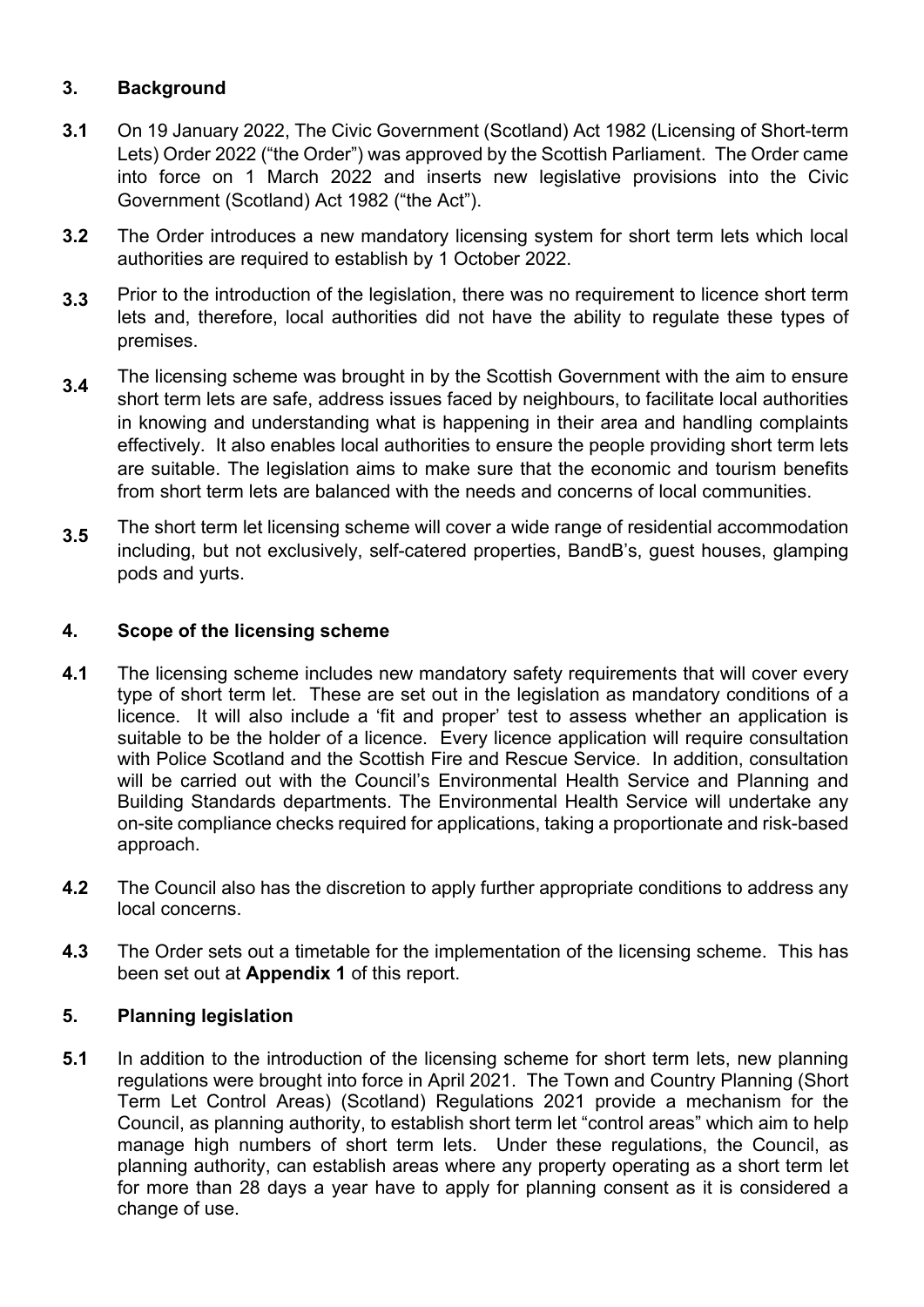**5.2** Following Member request, the Council, as planning authority, is currently working to establish a short-term let control area to cover Ward 20 (Badenoch and Strathspey) only, with the public consultation phase completed. The Council, as planning authority, is working to a timeframe, where a request to formally establish the Control Area will be submitted to Scottish Ministers in quarter 3 of 2022, with the intended introduction in quarter 4 of 2022.

#### **6. Challenges**

**6.1** The introduction of a mandatory licensing scheme and the adoption of discretionary powers, as well as new planning regulations, will present a significant number of issues for the Council as set out below:

#### **Timescale for the implementation of the licensing regime**

The Scottish Government delayed the introduction of the legislation by a year but did not extend the timescales for local authorities to have to start accepting applications. The guidance for local authorities was only published on 25 March 2022 and the Council must be in a position to accept applications by 1 October 2022, at the latest. This has become more challenging given the timetabling with local government elections, member training and summer recess of Committees.

#### **Volume of applications**

Introducing a licensing regime on the scale of the short term let section in The Highland Council area will be a significant undertaking for the Council to effectively deliver. From data collected, figures suggest that there are approximately 10,000 properties that will require to be licensed within The Highland Council area. This will result in a substantial increase in workload and will place an additional pressure on ICT for processing applications.

#### **Timing and duration of public consultation**

Due to the time constraints, the public consultation will require to take place from June to August, the busiest time for the trade. Given the tight timescales, it also only allows for a maximum 6 week consultation period.

#### **Staff resourcing**

There is no capacity within the current licensing setup to administer this licensing scheme or within the Environmental Health service for their role. Significant recruitment is required to allow the scheme to be administered and statutory deadlines met.

#### **Committee time**

There is also the potential for business of the Highland Licensing Committee to become severely pressured by the volume of applications requiring Committee determination. Any application which attracts an adverse representation or objection (from a member of the public, Police Scotland, Fire Service or Council department) will require to go to the Highland Licensing Committee for a formal hearing. Consideration needs to be given to the capacity of Committee meetings and whether changes will need to be made to processes, including amending delegated powers and/or other business to allow for this volume.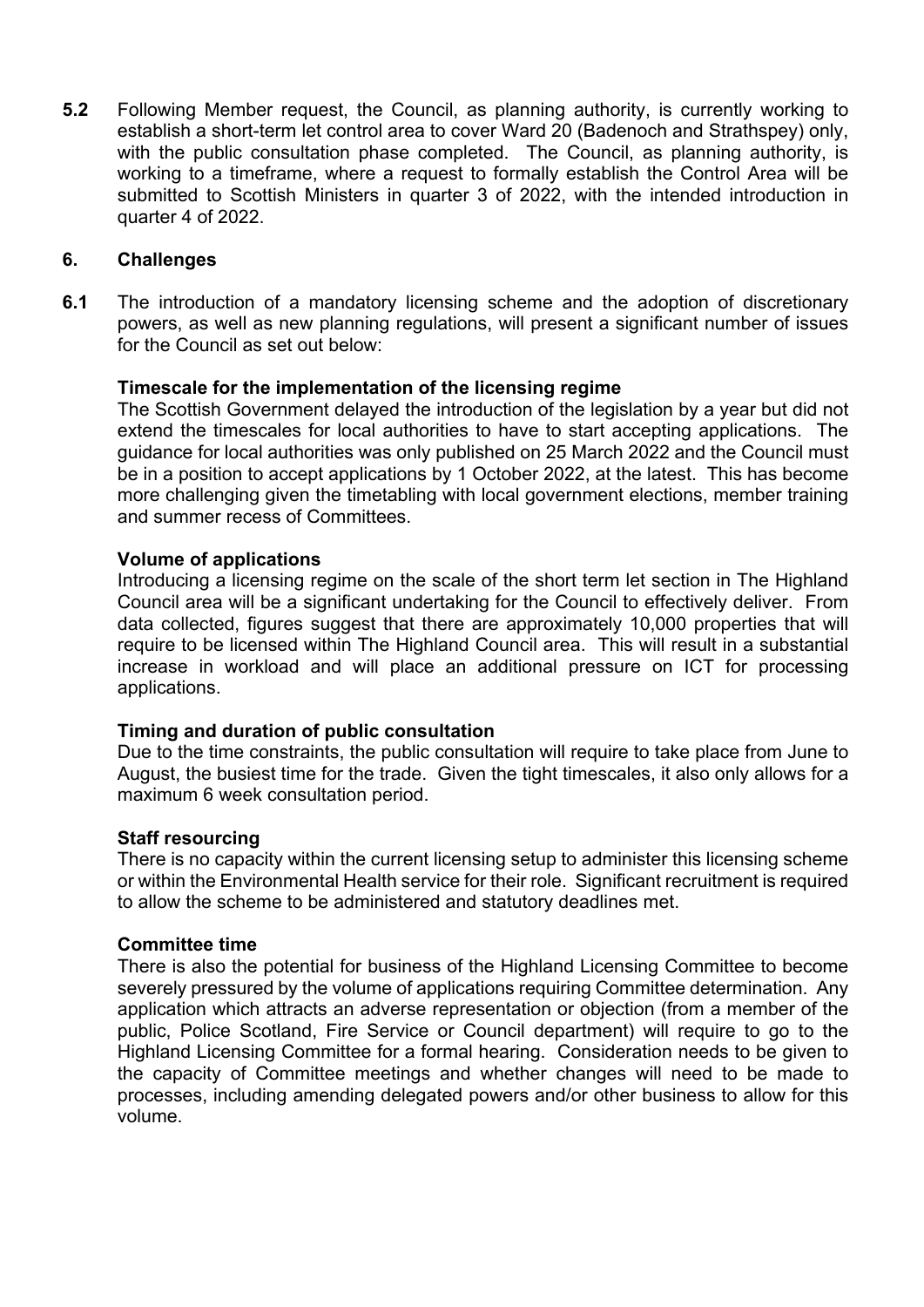#### **7. Preparation**

- **7.1** Licensing officers have been working alongside IT to create a comprehensive online application process to ensure that the application process is as efficient as possible. Paper applications will also be available. A dedicated mailbox has been set up to answer queries from members of the public in relation to the licensing scheme. Quotes are being sought in relation to implementing a professional licensing software database management system.
- **7.2** A working group between Licensing, Environmental Health and Planning has been ongoing to ensure a collective approach is taken across the Council.
- **7.3** Initial engagement with Highland Tourism Partnership has commenced keeping them up to date with the Council's progress with the implementation of the scheme and answering any queries in relation to the licensing scheme.
- **7.4** Authority to recruit for additional staff to administer the scheme is due to commence shortly.
- **7.5** The policy statement, which includes the proposed additional conditions, has been drafted and is set out in **Appendix 2** of this report.

#### **8. Proposed Consultation process**

- **8.1** The implementation of any discretionary powers or conditions will require the Council to carry out a statutory consultation on whether or not to adopt further powers and their scope.
- **8.2** Subject to Committee approval, the consultation exercise will start in June 2022 and run to the beginning of August 2022, allowing for a period of 6 weeks.
- **8.3** The consultation will ask for views on the draft policy and proposed additional conditions. Whilst the full draft policy and additional conditions documentation will be published for public consultation, a survey has been put together to focus on the main aspects where the Council has discretionary powers. A copy of the survey can be found at **Appendix 3** of this report.

#### **9. Licensing fee structure**

- **9.1** Licensing authorities are required to charge fees in respect of processing and determining applications. The Civic Government (Scotland) Act 1982 states that licensing fees must be sufficient to cover the authority's administrative expenses. This doesn't just include staff time and ongoing associated expenses, but all the work involved in getting the licensing scheme up and running.
- **9.2** Licensing officers have worked alongside the Council's finance department and other services to establish the costs involved in the preparation of the scheme to date and the ongoing costs of administering the scheme. This includes consideration of the level of staff and estimated time required in processing an application through to the cost of Committee time and any potential appeals.
- **9.3**  Based on the information available to date, the indicative fee is anticipated to be in the region of £300 to £600. A fee structure is likely to be in place taking into consideration the capacity of premises and type of short term let licence being applied for. Ongoing work is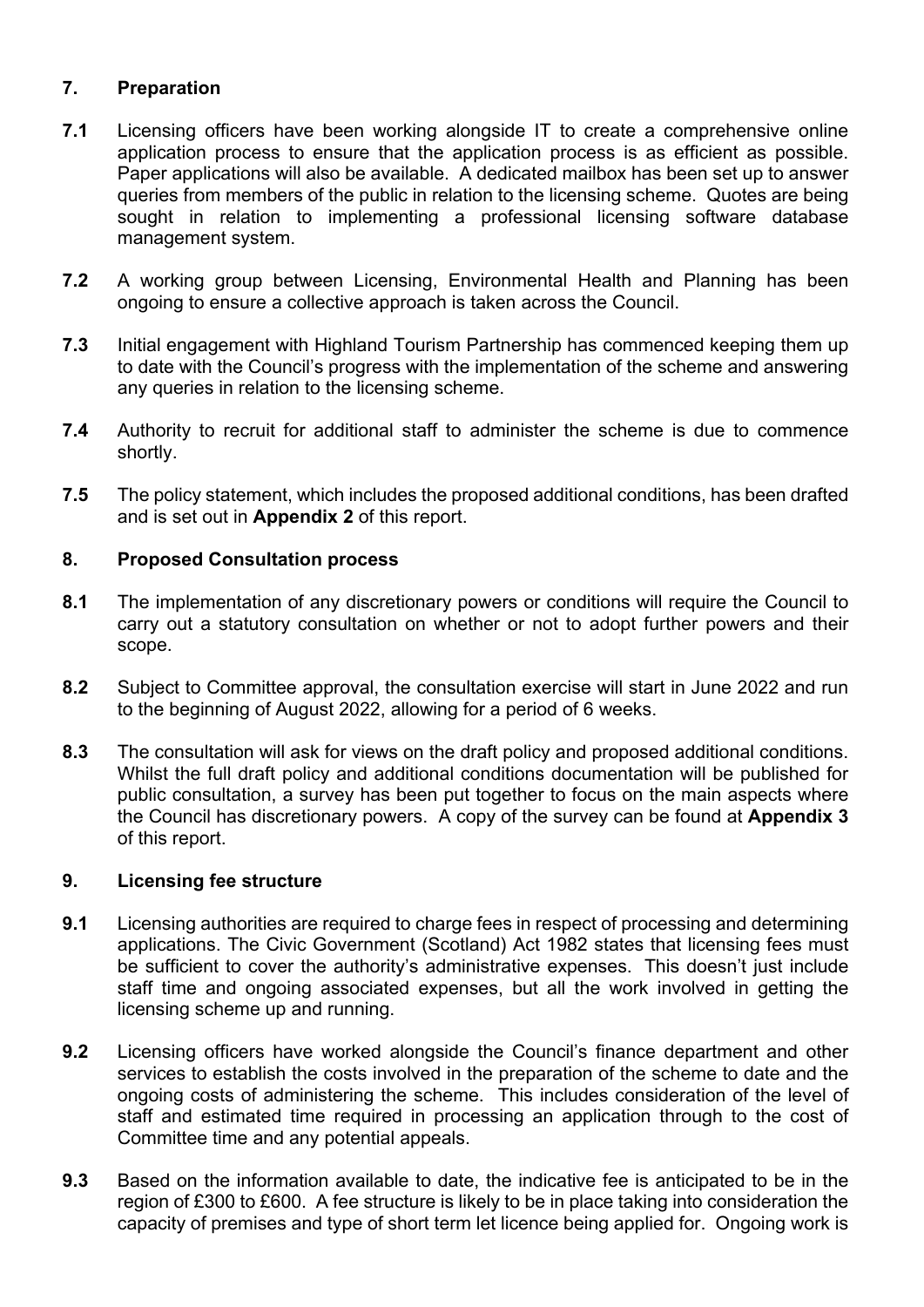being carried out with the finance department to ensure all costs have been captured and the confirmed fee and fee structure will be presented to the Committee at a further meeting. The legislation also enables enforcement costs to be recovered separately. These are for premises which require inspection after ongoing complaints or whether there is a failure to comply with conditions relating to the premises. Officers from Licensing and Environmental Health services are considering options for recovery of enforcement costs and this will be presented to the Committee at a further meeting.

#### **10. Next steps**

- **10.1** Given the tight timescales, officers will continually monitor the responses received to the consultation.
- **10.2** A further report will be brought to the 6 September meeting of the Highland Licensing Committee in relation to agreeing a statement of licensing policy, conditions framework and finalising the licensing fee and fee structure.

Date: 7 June 2022

Author: Claire McArthur

Background Papers:

The Civic Government (Scotland) Act 1982 (Licensing of Short Term Lets) Order 2022 The Town and Country Planning (Short Term Let Control Areas) (Scotland) Regulations 2021 Civic Government (Scotland) Act 1982

Appendices:

Appendix 1 – Short Term Let implementation timeline

Appendix 2 – Draft Policy Statement

Appendix 3 – Public consultation survey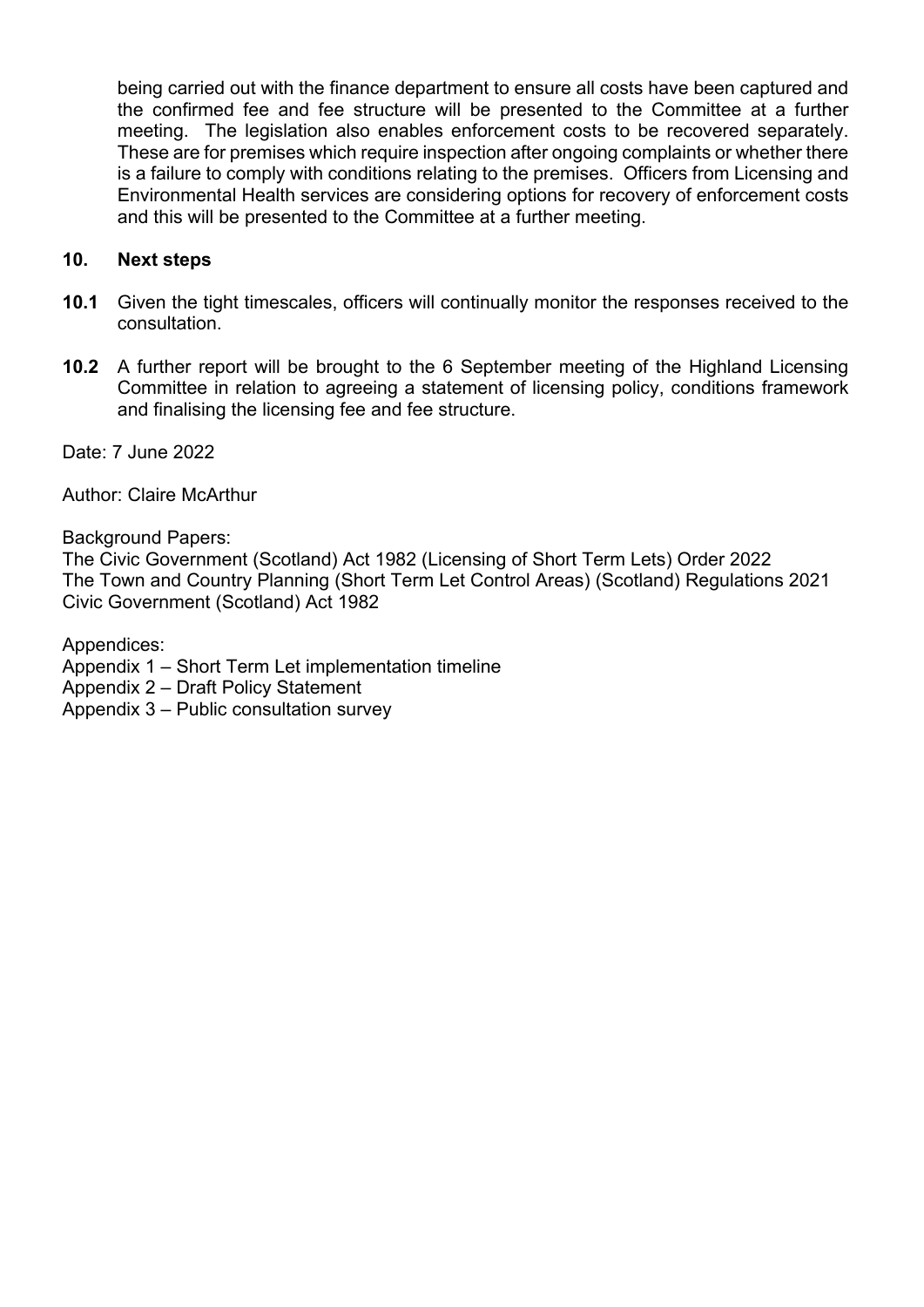### **Short Term Lets Timeline**







**Licensing scheme open for applications**

**1 OCTOBER 2022**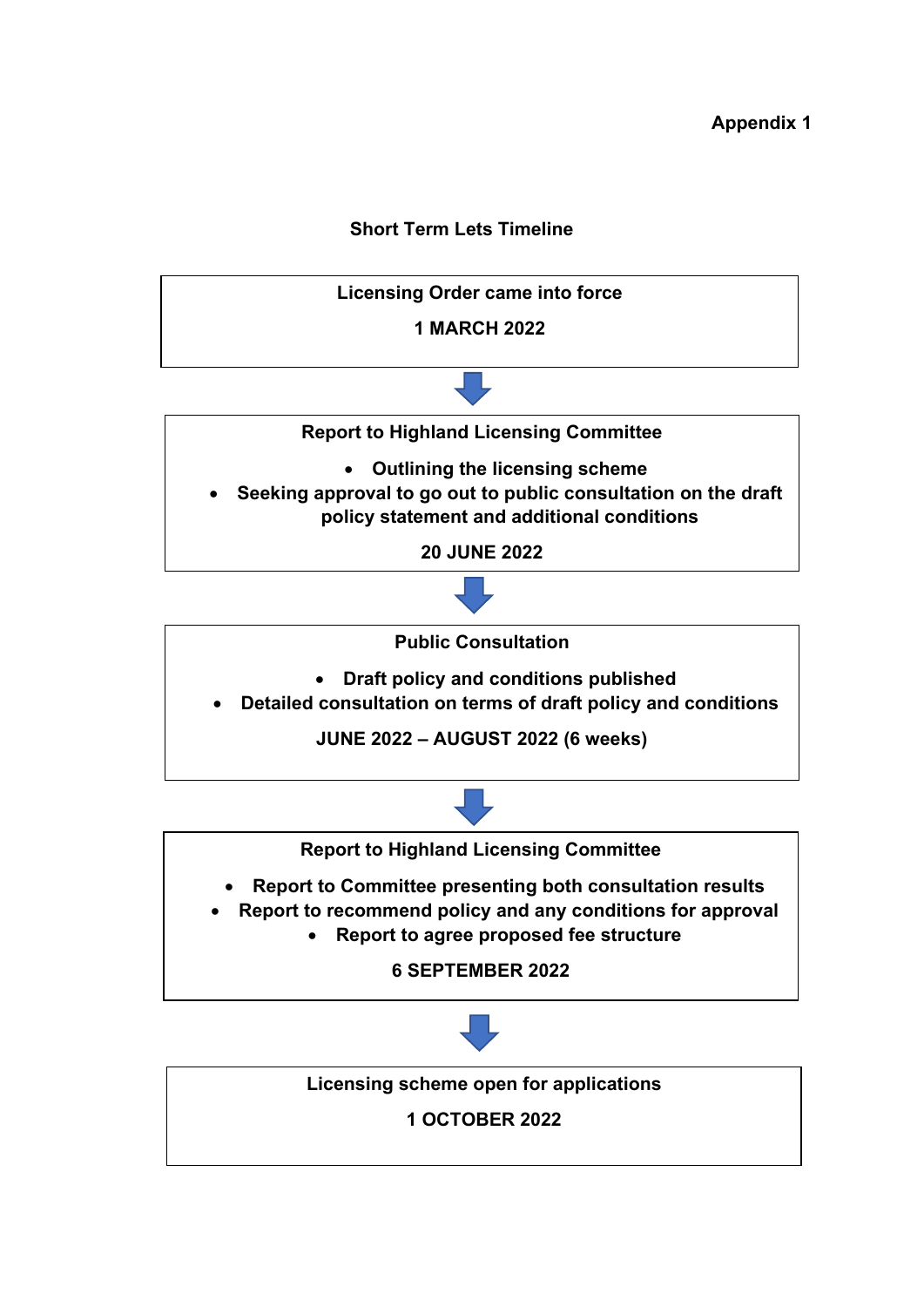**Short Term Lets Timeline (cont.)**

**All new hosts and operators of short term let premise must have a licence to be able to operate**

**POST 1 OCTOBER 2022**

**Existing hosts or operators (those using accommodation to provide short term lets before 1 October 2022) will need to apply for a licence.**

**Existing hosts and operators can continue to operate if they have submitted an application for a licence on or before this date.**

**BY 1 APRIL 2023**



**All short term lets are to be licensed**

**BY 1 JULY 2024**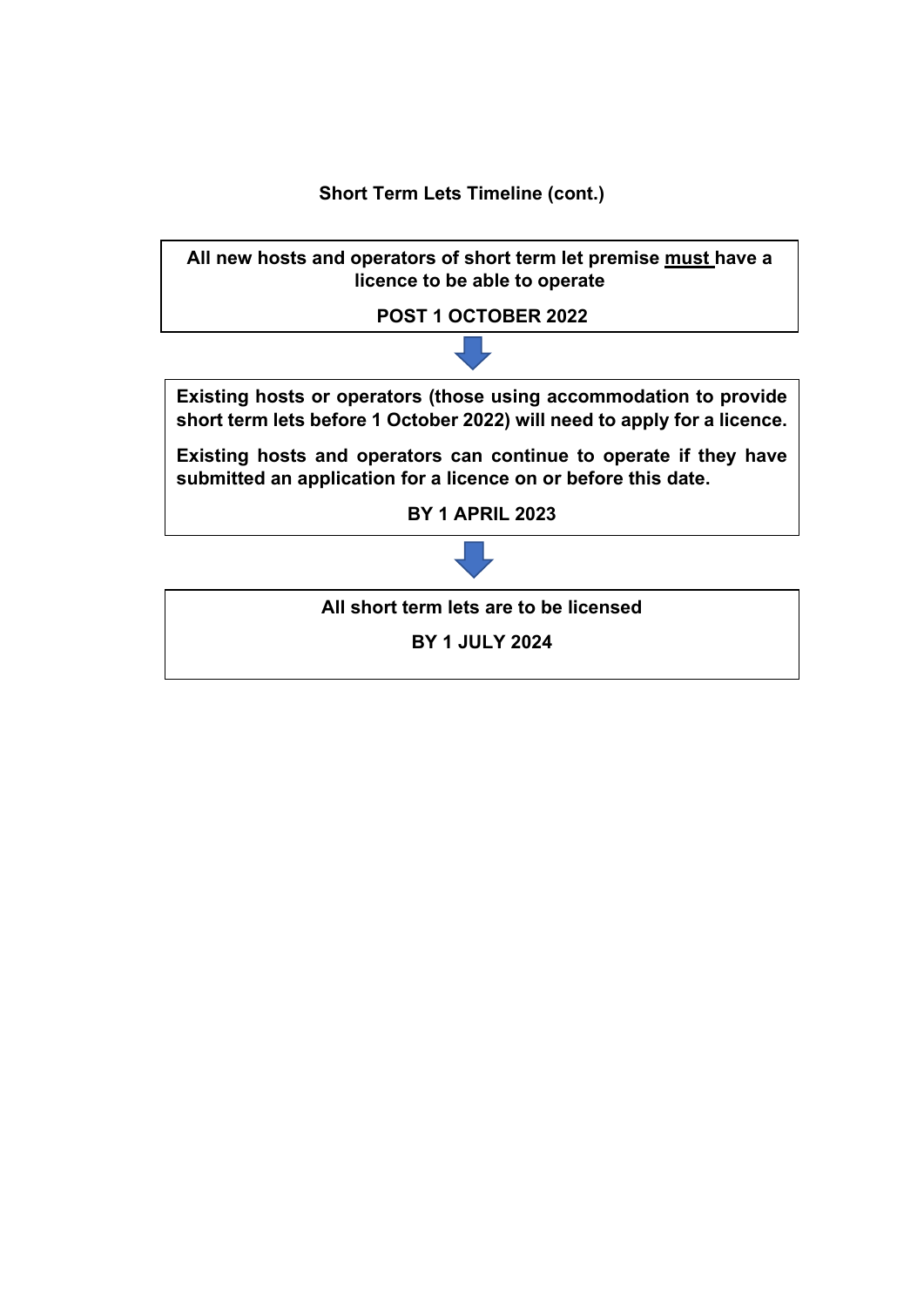Appendix 2



# **Short term let licensing**

# **policy statement**

[https://www.highland.gov.uk/site/images/logo\\_whiteout.png](https://www.highland.gov.uk/site/images/logo_whiteout.png)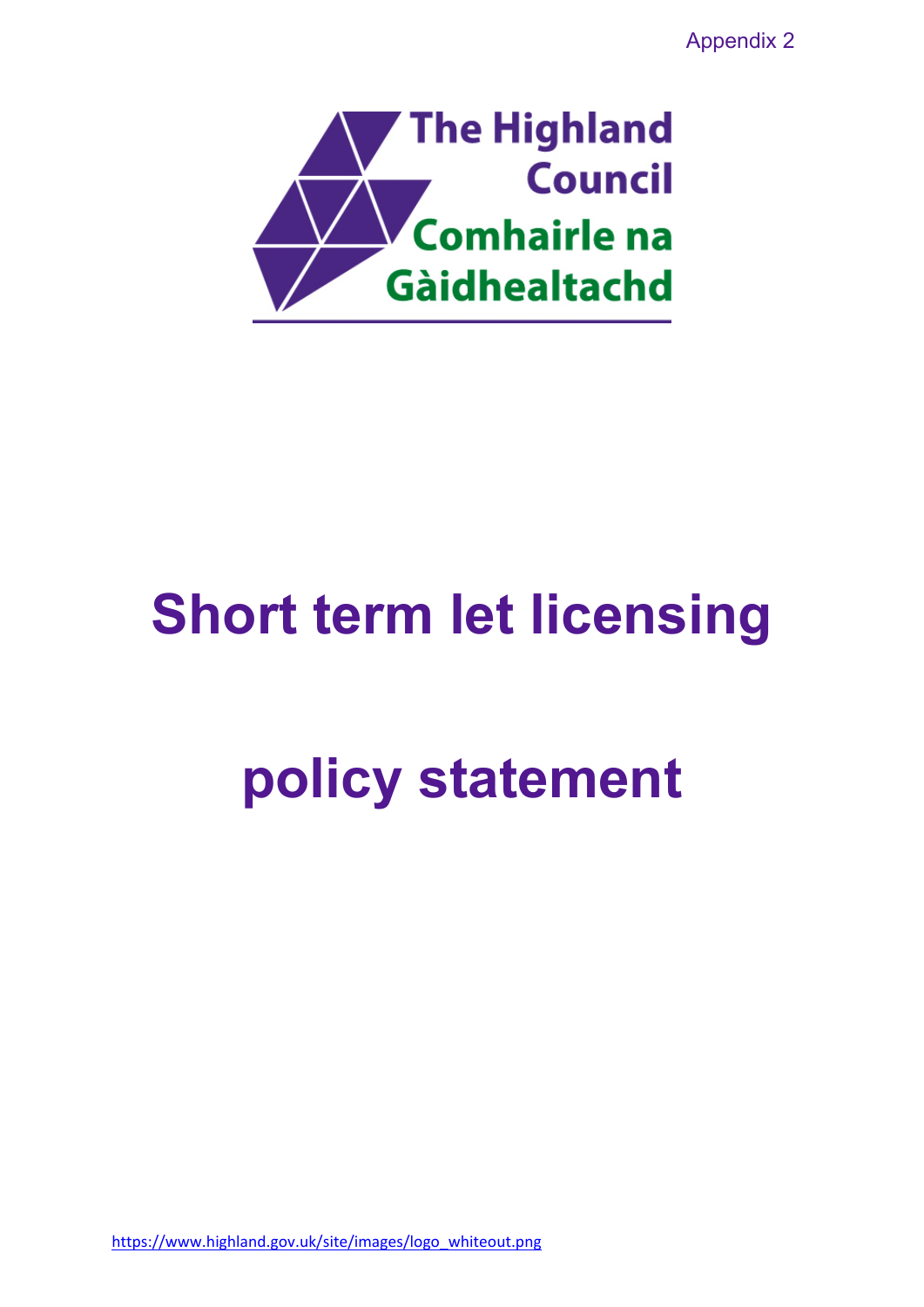### **Contents**

Foreword

- 1. Background
- 2. Timescales for applying
- 3. Definitions
- 4. Application and notification
- 5. Objections and representations
- 6. Determination of application
- 7. Right of appeal
- 8. Licence duration and renewal
- 9. Licence conditions
- 10.Temporary exemptions
- 11.Temporary licences
- 12.Compliance and enforcement
- 13.Variation of a licence
- 14.Suspension and revocation of a licence
- 15.Third party accreditation
- 16.Planning permission
- 17.Equality
- 18.Fees

**Appendix 1** – Contact details

**Appendix 2** – Hearing procedure

**Appendix 3 –** Mandatory conditions

**Appendix 4** – Additional conditions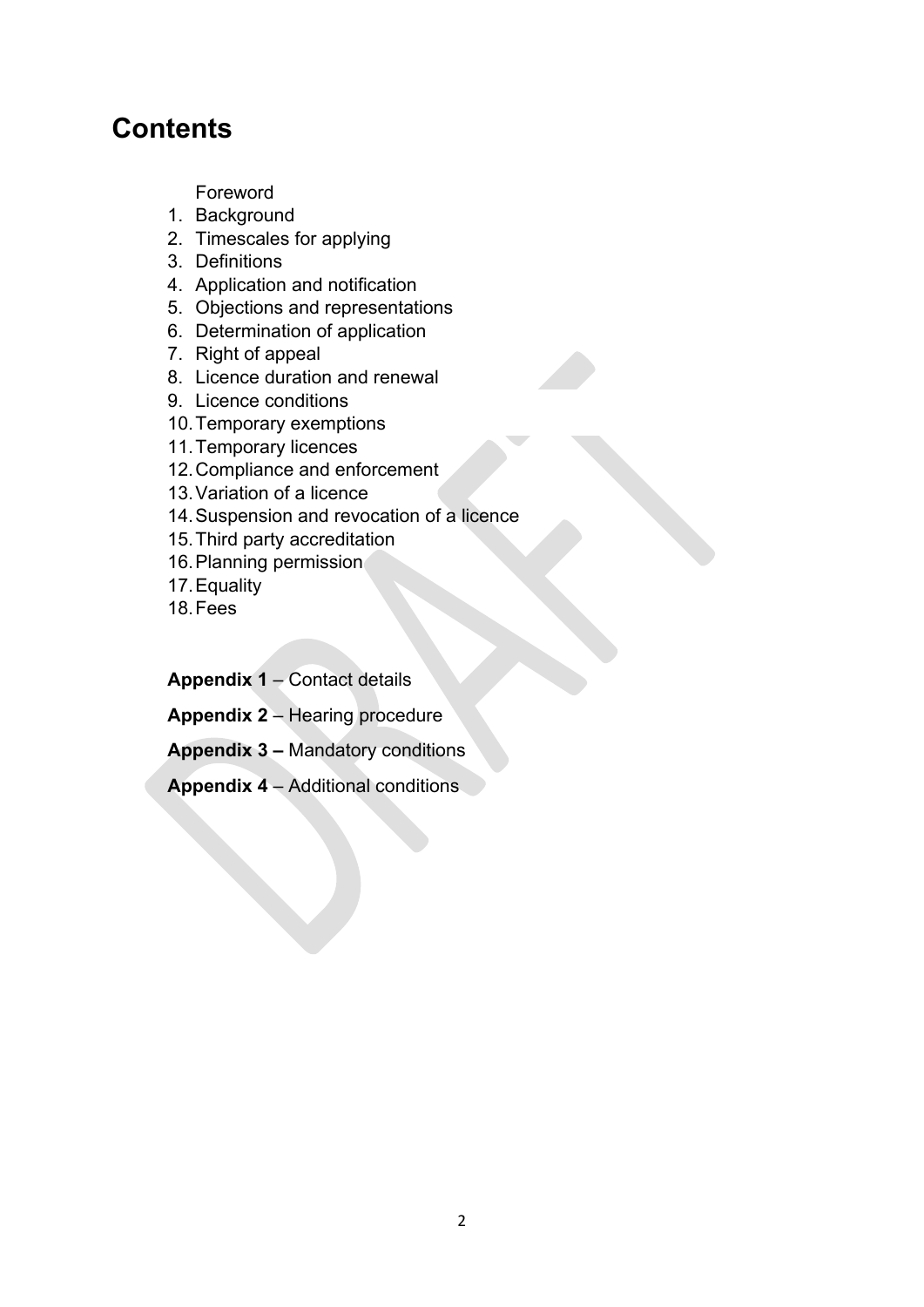## **Foreword**

This policy statement is the first one published by the Highland Licensing Committee.

The purpose of the policy is to provide guidance for applicants, licence holders and members of the public on the licensing system for short term lets.

Consultation on the draft policy statement took place during the period from [ ] 2022 to [ ] 2022.

A report providing details of the comments received from consultees was considered at the meeting of the Highland Licensing Committee on [ ] 2022. A copy of the report is available online at  $[$   $]$ .

This policy statement will be reviewed and revised when necessary.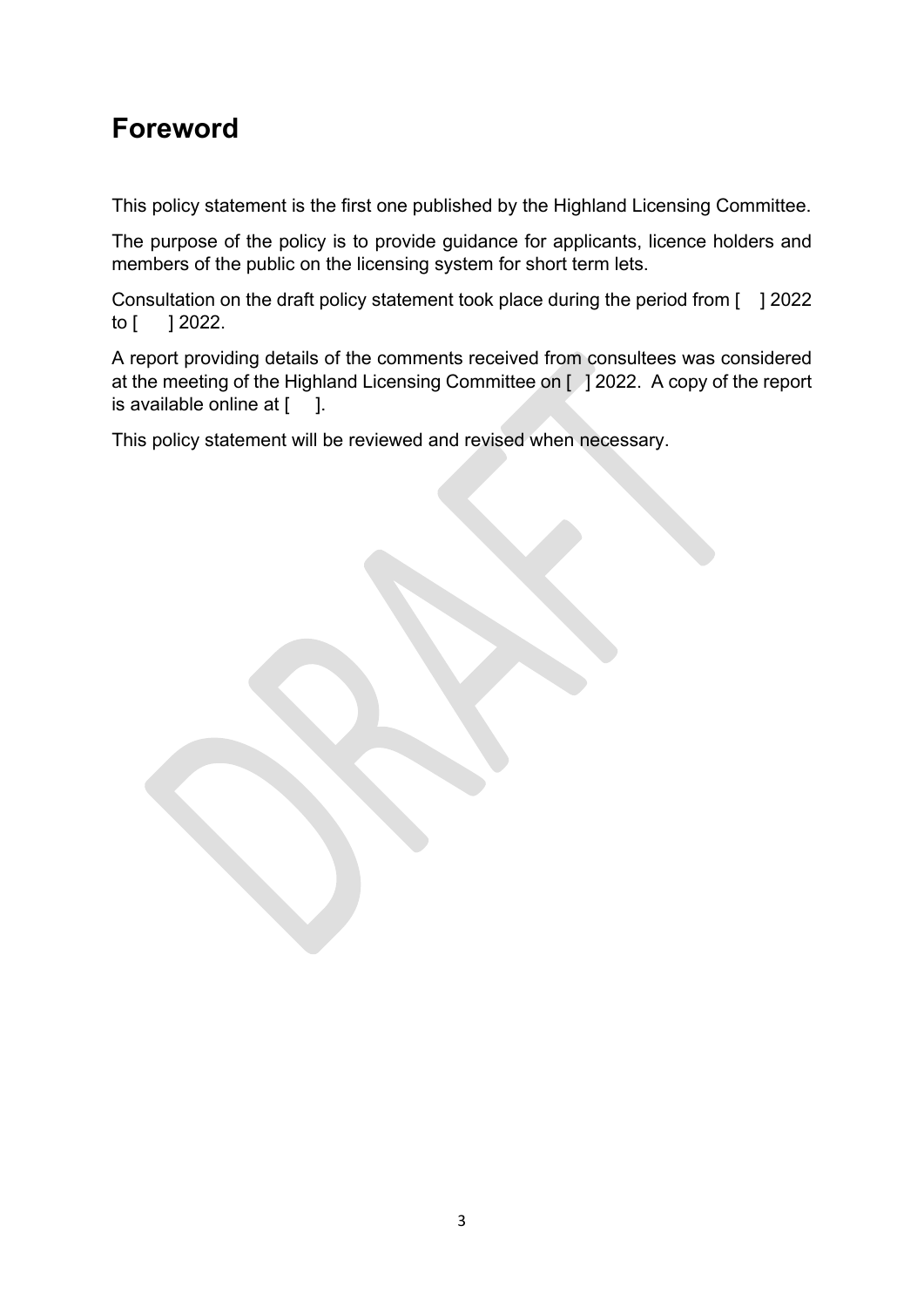### 1. **Background**

- **1.1.**On 19 January 2022, The Civic Government (Scotland) Act 1982 (Licensing of Short-term Lets) Order 2022 ("the Order") was approved by the Scottish Parliament. The Order came into force on 1 March 2022 and inserts new legislative provisions into the Civic Government (Scotland) Act 1982 ("the Act").
- **1.2.**The Order introduces a new mandatory licensing system for short term lets which local authorities are required to establish by 1 October 2022.
- **1.3.**Prior to the introduction of the legislation, there was no requirement to licence short term lets and, therefore, local authorities did not have the ability to regulate these types of premises.
- **1.4.**The licensing scheme was brought in by the Scottish Government with the aim to ensure short term lets are safe, address issues faced by neighbours, to facilitate local authorities in knowing and understanding what is happening in their area and handling complaints effectively. It also enables local authorities to ensure the people providing short term lets are suitable. The legislation aims to make sure that the economic and tourism benefits from short term lets are balanced with the needs and concerns of local communities.

### **2. Timescales for applying**

- **2.1.**After 1 October 2022, new hosts and operators will need to have a licence. This means that, if you were not using your premises to provide short term lets before 1 October 2022, you can advertise but not take bookings or receive guests until you have obtained a licence.
- **2.2.**Existing hosts or operators (those using accommodation to provide short-term lets before 1 October 2022) have until 1 April 2023 to apply for a licence. During this period you can operate without a licence (by continuing to take bookings and receive guests) unless your licence application has been determined and refused.
- **2.3.**After 1 April 2023, existing hosts can only continue to operate if they have submitted an application for a licence on or before 1 April 2023 that has not yet been determined or been granted a short-term let licence.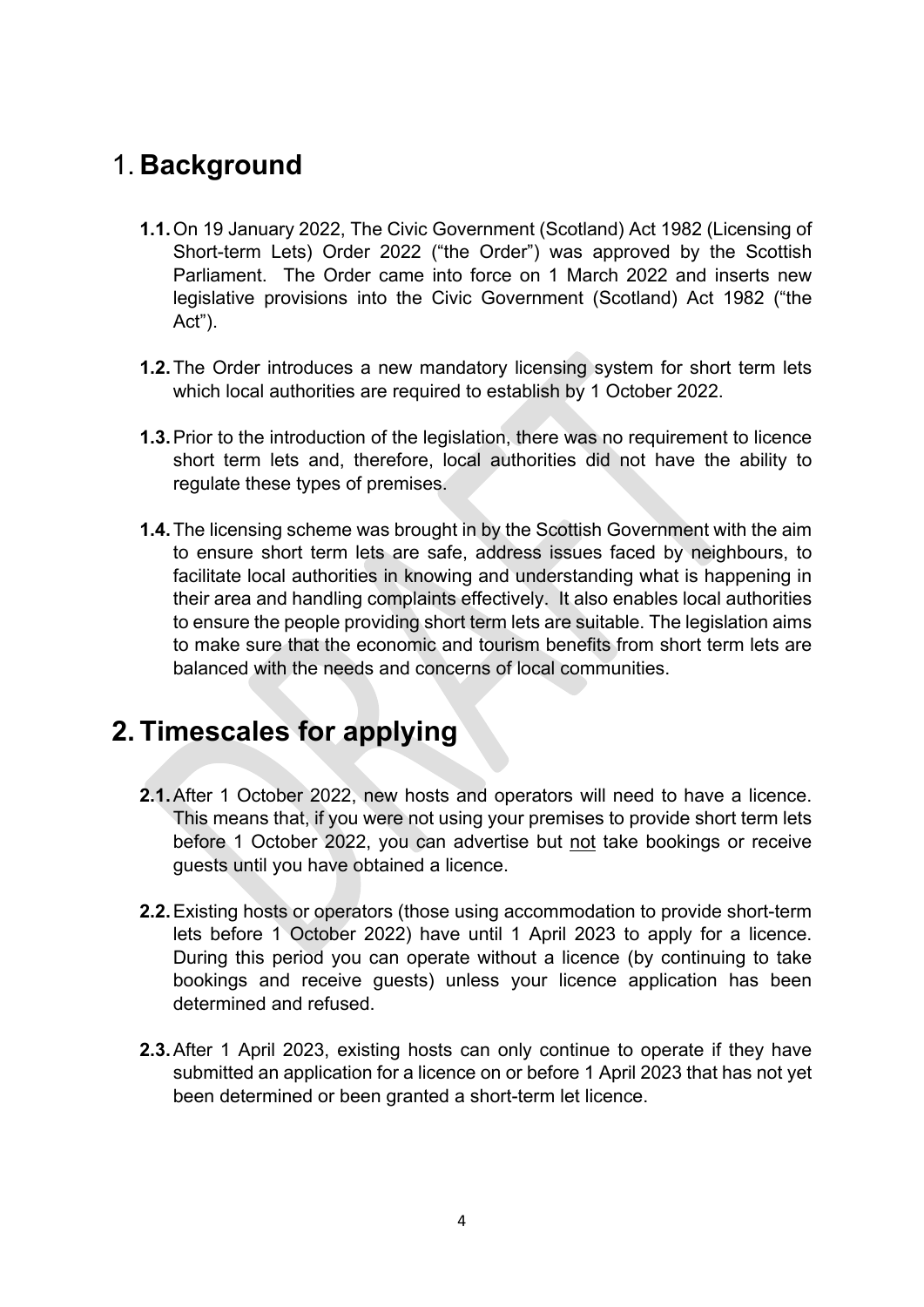## **3. Definitions**

- **3.1.** A short term let is defined in the Act as the use of residential accommodation provided by a host in the course of business to a guest, where all the following criteria are met-
	- (a) The guest does not use the accommodation as their only or principal home
	- (b) The short term let is entered into for commercial consideration
	- (c) The guest is not
		- a. An immediate family member of the host
		- b. Sharing the accommodation with the host for the principal purpose of advancing the guest's education as part of an arrangement made or approved by a school, college, or further or higher educational institution, or
		- c. An owner or part owner of the accommodation
	- (d) The accommodation is not provided for the principal purpose of facilitating the provision of work or services by the guest to the host or to another member of the host's household
	- (e) The accommodation is not excluded accommodation
	- (f) The short term let does not constitute an excluded tenancy

**Commercial consideration** - this includes money and a benefit in kind (such as a provision of a service or reciprocal use of accommodation).

**Guest** – this means a person who occupies accommodation under a short-term let

**Host** – this means a person who is the owner, tenant or person otherwise in control over occupation and use of the accommodation

**Immediate family member** – a guest is deemed to be an immediate family member of the host if they are:

- 1. Your partner (spouse, civil partner or someone you live with as if you were married to them)
- 2. Is you or your partner's: parent or grandparent, child or grandchild or brother or sister
- 3. Is the partner of one of your: parents or grandparents, children or grandchildren, or brothers or sisters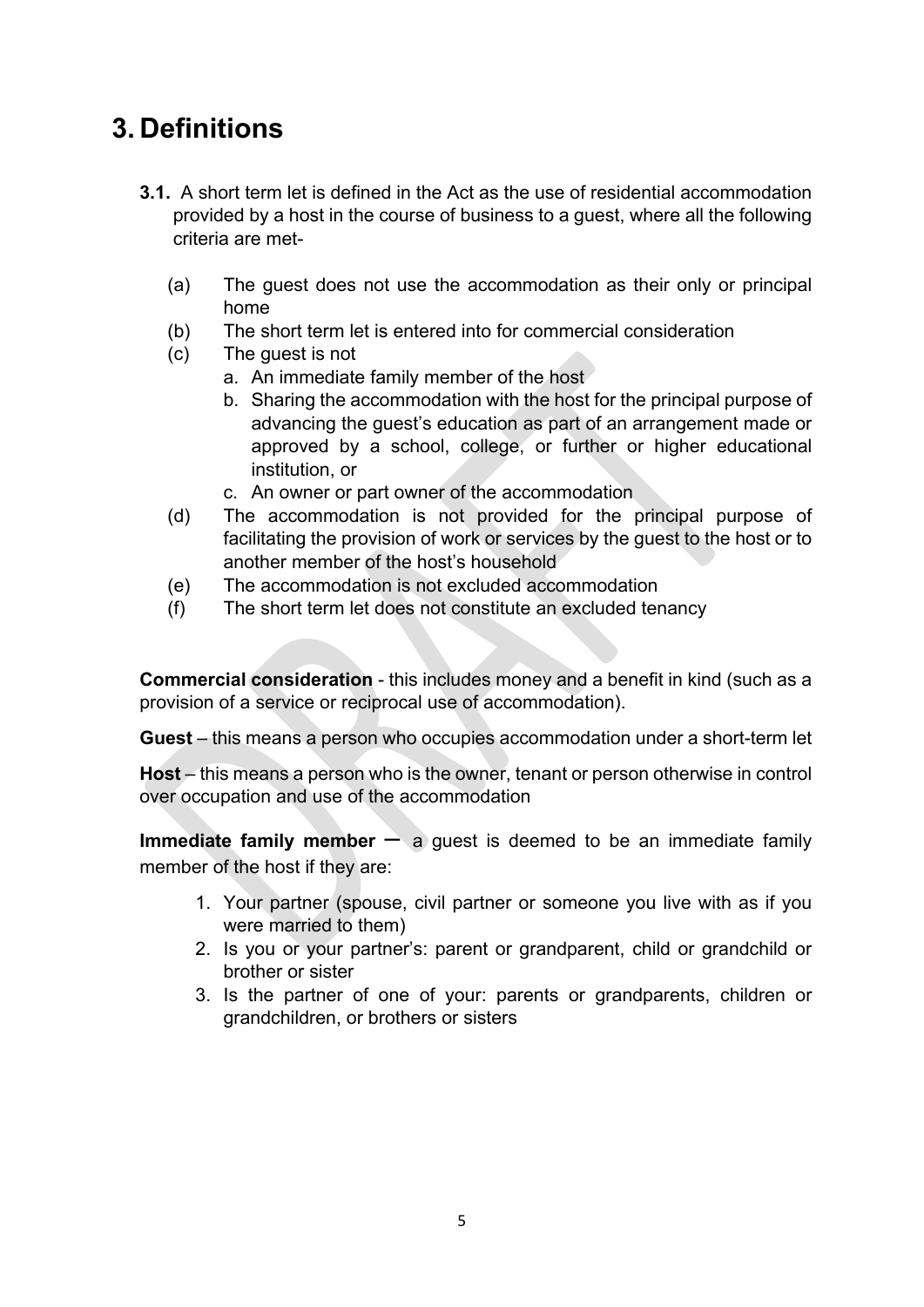**Excluded accommodation –** this means accommodation which is, or is part of:

- an aparthotel
- premises in respect of which a premises licence within the meaning of section 17 of the Licensing (Scotland) Act 2005 has effect and where the provision of accommodation is an activity listed in the operating plan as defined in section 20(4) of the 2005 Act
- a hotel which has planning permission granted for use as a hotel
- a hostel
- residential accommodation where personal care is provided to residents
- a hospital or nursing home
- a residential school, college or training centre
- secure residential accommodation (including a prison, young offenders institution, detention centre, secure training centre, custody centre, short-term holding centre, secure hospital, secure local authority accommodation, or accommodation used as military barracks)
- a refuge
- student accommodation,
- accommodation which otherwise requires a licence for use for hire for overnight stays
- accommodation which is provided by the guest,
- accommodation which is capable, without modification, of transporting guests to another location
- a bothy
- accommodation owned by an employer and provided to an employee in terms of a contract of employment or for the better performance of the employee's duties.
- **3.2.**Please note that if you have an HMO licence for your property, you would still need a short-term let licence if it is also to be used for short-term lets. This is the case whether or not you live at the premises covered by your HMO licence.
- **3.3.**Self-catering property in the grounds of a licensed hotel would be excluded.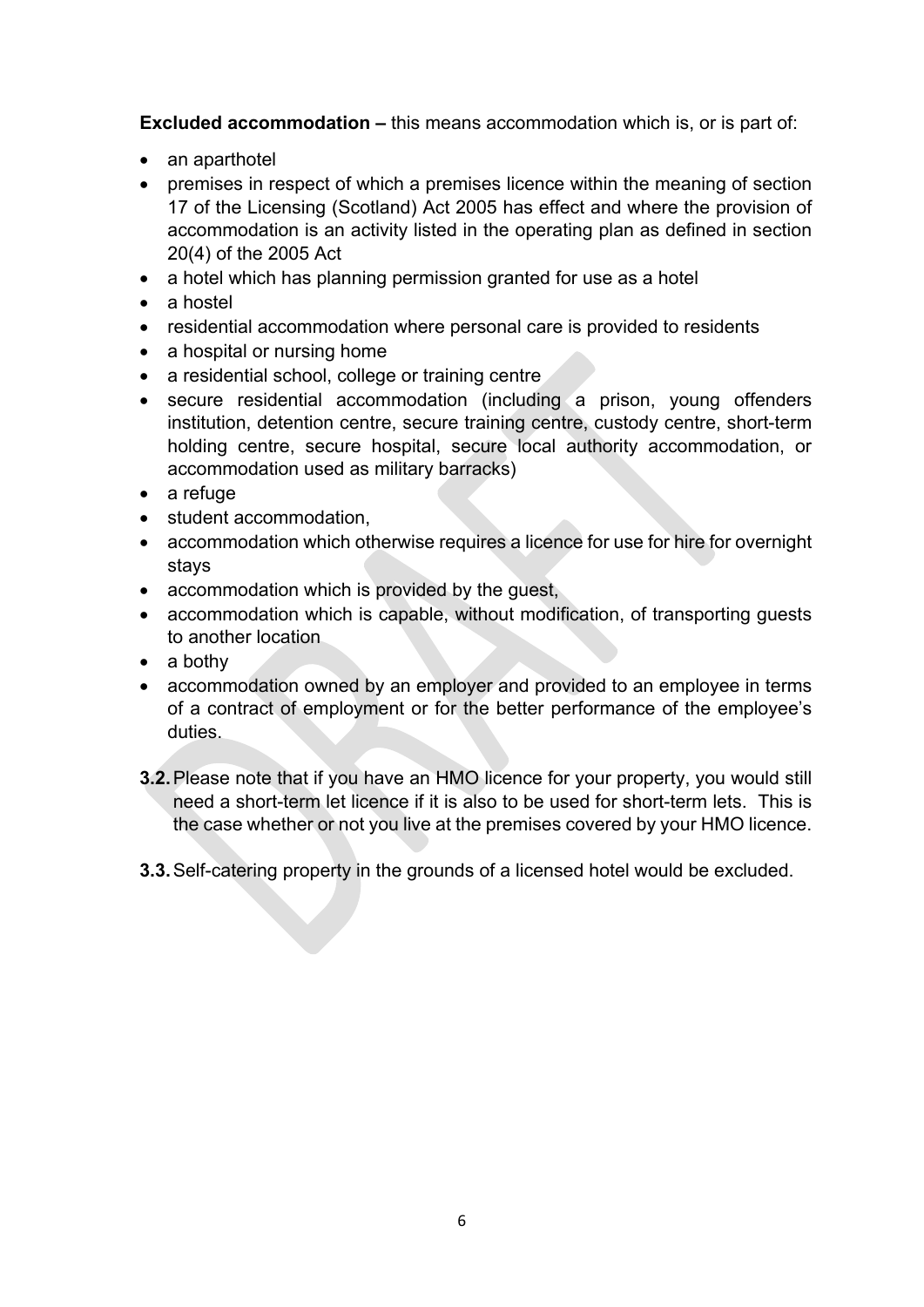**Excluded tenancy –** an excluded tenancy means a tenancy which falls within any of the following definitions:

- protected tenancy (within the meaning of section 1 of the Rent (Scotland) Act 1984
- an assured tenancy (within the meaning of section 12 of the Housing (Scotland) 1988 Act)
- a short assured tenancy (within the meaning of section 32 of the Housing (Scotland) Act 1988)
- a tenancy of a croft (within the meaning of section 3 the Crofters (Scotland Act 1993)
- a tenancy of a holding situated outwith the crofting counties (within the meaning of section 61 of the Crofters (Scotland Act 1993) to which any provisions of the Small Landholders (Scotland) Acts 1886 to 1931[\(8\)](https://www.legislation.gov.uk/sdsi/2022/9780111052396#f00008)) applies
- a Scottish secure tenancy (within the meaning of section 11 of the Housing (Scotland) Act 2001)
- a short Scottish secure tenancy (within the meaning of section 34 of the Housing (Scotland) Act 2001)
- a 1991 Act tenancy (within the meaning of section 1(4) of the Agricultural Holdings (Scotland) Act 2003)
- a limited duration tenancy (within the meaning of section 93 of the Agricultural Holdings (Scotland) Act 2003)
- a modern limited duration tenancy (within the meaning of section 5A of Agricultural Holdings (Scotland) Act 2003)
- a short limited duration tenancy (within the meaning of section 4 of the Agricultural Holdings (Scotland) Act 2003)
- a tenancy under a lease under which agricultural land is let for the purpose of its being used only for grazing or mowing during some specified period of the year (as described in section 3 of the Agricultural Holdings (Scotland) Act 2003)
- a private residential tenancy (within the meaning of section 1 of the Private Housing (Tenancies) (Scotland) Act 2016)
- a student residential tenancy.
- **3.4.**There are four types of licences for short term let accommodation. Any licence granted must be for either:
	- 1. Secondary letting;
	- 2. Home letting;
	- 3. Home sharing; or
	- 4. Home letting and home sharing

**3.5.**The different types of licences are defined as follows:

• **Secondary letting –** this means a short-term let involving the letting of property where you do not normally live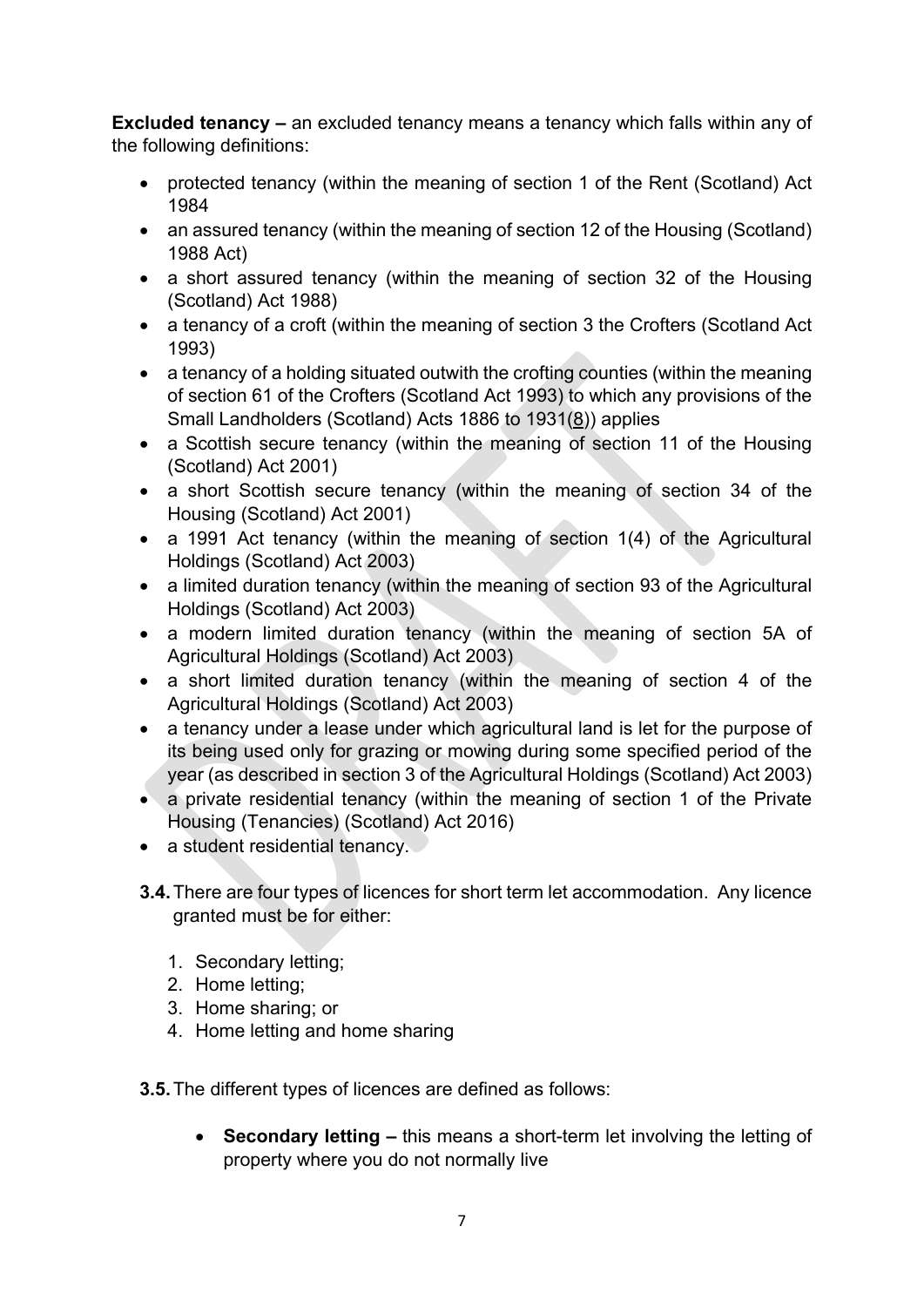- **Home letting** this means using all or part of your home for short-term lets whilst you are absent.
- **Home sharing –** this means using all or part of your own home for shortterm lets whilst you are there
- **3.6.**A separate licence is required for each of your premises. However, a single licence may be issued in respect of unconventional accommodation where there is more than one separately bookable property on the site.
- **3.7.Dwellinghouse** means for these purposes, an independent dwelling (with its own front door, kitchen and bathroom) such as a house, flat, cottage etc
- **3.8.**You do not need a separate licence for short-term lets within the same dwellinghouse. For example, if you are letting out two rooms in your home, that would be covered by one licence.
- **3.9.Unconventional accommodation** this means residential accommodation that is not defined as a dwelling house and would include residential accommodation such as glamping pods and yurts.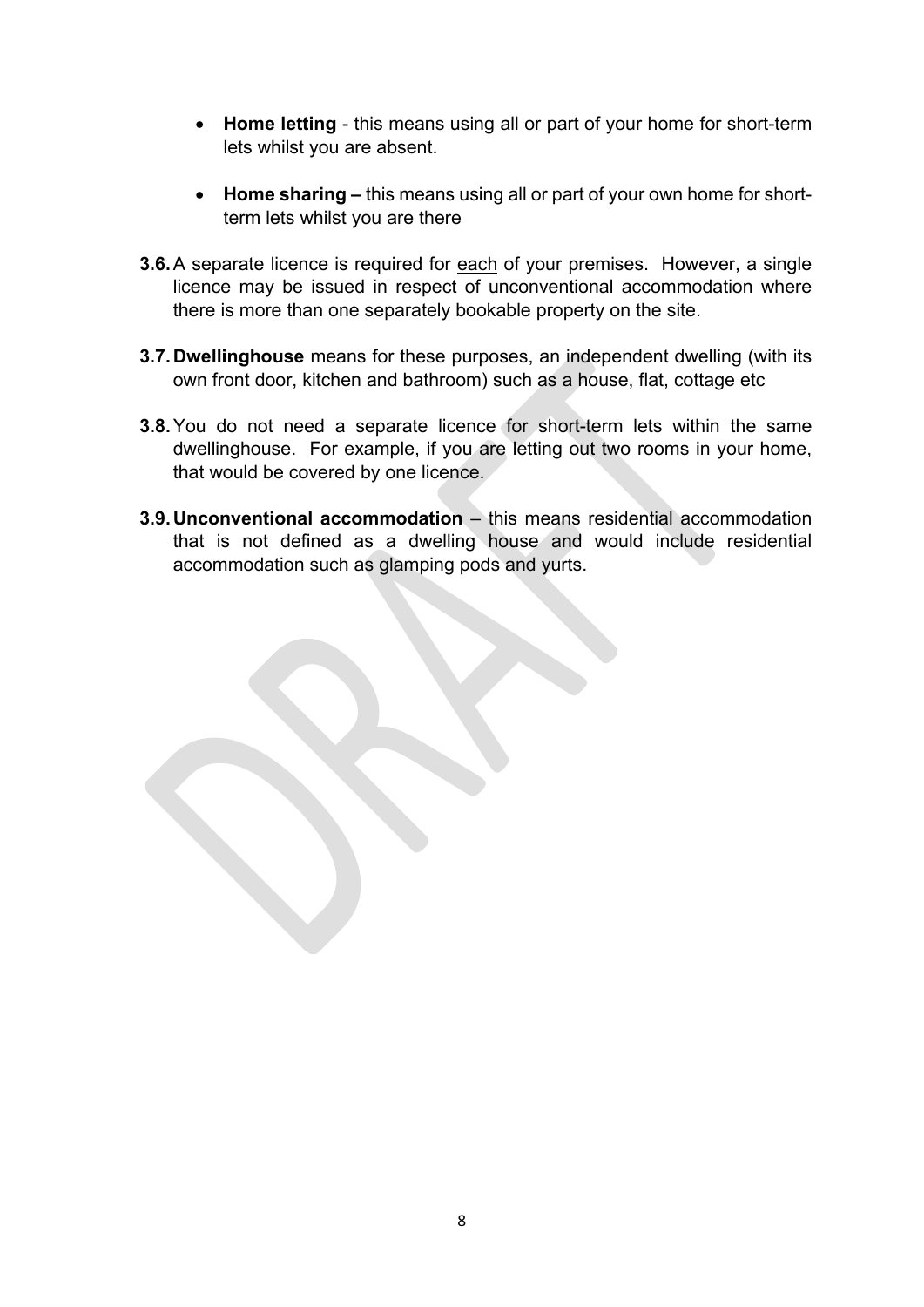### **4. Application and notification**

- **4.1.** All applicants must complete either an online or paper short term let licence application form. The application should either be submitted online or paper applications should ideally be emailed to [stl@highland.gov.uk](mailto:stl@highland.gov.uk) or, alternatively, posted to your local area licensing office, details of which are available at **Appendix 1**.
- **4.2.**Applicants should either pay the application fee as part of the online application process or if submitting a paper application form by making a payment to The Highland Council Service Centre by contacting 01349 88 6609.
- **4.3.**Under the terms of the Act, all applicants who apply for a short-term let licence must display a notice for a period of 21 days beginning with the date on which the application was submitted to the licensing authority at or near the premises so that it can be conveniently read by the public.
- **4.4.**The notice shall state that an application has been made for a licence, the main facts of the application, that objections and representations in relation to the application may be made to the licensing authority and how to make objections or representations. A template will be provided to the applicant once an application is submitted.
- **4.5.**Applicants are required to certify compliance that they have displayed the site notice as soon as possible after the 21 days has expired. A template will be provided to the applicant once an application is submitted.
- **4.6.** A copy of the application must be sent to Police Scotland and the Scottish Fire and Rescue Service by the local authority. A copy will also be sent to:
	- The Highland Council's Planning Department
	- The Highland Council's Building Standards Department
	- The Highland Council's Environmental Health Service
- **4.7.**All personal data will be processed in line with the following privacy notices:

[https://www.highland.gov.uk/directory\\_record/1036156/civic\\_government\\_lice](https://www.highland.gov.uk/directory_record/1036156/civic_government_licence) [nce](https://www.highland.gov.uk/directory_record/1036156/civic_government_licence)

[https://www.highland.gov.uk/directory\\_record/1036197/licensing\\_payments](https://www.highland.gov.uk/directory_record/1036197/licensing_payments)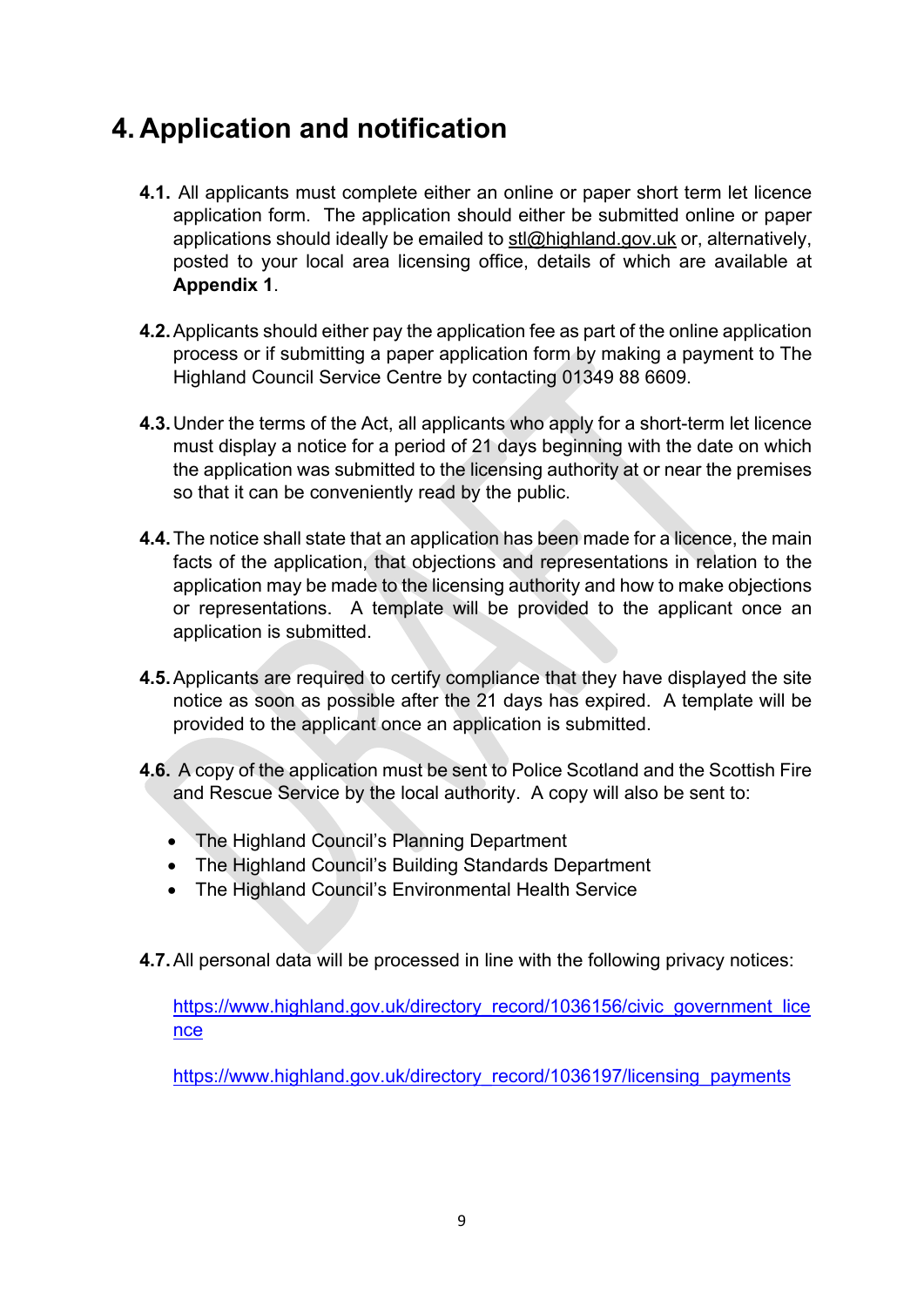## **5. Objections and representations**

- **5.1.**It is open to any member of the public to submit an objection or representation in relation to a short term let licence application.
- **5.2.**To enable The Highland Council, as licensing authority ("the Council") to entertain an objection or representation, it must be:
	- in writing (email is sufficient)
	- specify the grounds of the objection or the nature of the representation
	- specify the name and address of the person making it
	- be signed off by them or on their behalf
	- be received by the Council within 28 days from when the notice of application is displayed
- **5.3.**Anonymous objections or representations will not be considered.
- **5.4.**Late objections or representations may be considered if the Council is satisfied that there is sufficient reason as to why it was not made in the time required.
- **5.5.**The objection should be relevant to the statutory grounds that can be taken into consideration when refusing an application. These are set out in the Act:
- The applicant or anyone else detailed in the application form is not a fit and proper person to be the holder of a licence;
- The activity would be carried out by a person other than the applicant who, if he had made the application himself, would have been refused;
- The premises is not suitable for the conduct of the activity, having regard to:
	- o The location, character or condition of the premises
	- $\circ$  The nature and extent of the proposed activity;
	- $\circ$  The kind of persons likely to be in the premises;
	- o The possibility of undue public nuisance, public order; or public safety
- Where there is other good reason
- **5.6.**It should detail clearly the reasons for the objection/representation and why the applicant and/or the premises are not suitable.
- **5.7.**A copy of the objection or representation will be provided to the applicant and will include your name and address. All personal data will be processed in line with the following privacy notice: [https://www.highland.gov.uk/directory\\_record/1046990/licensing\\_objections\\_r](https://www.highland.gov.uk/directory_record/1046990/licensing_objections_representations_and_complaints) [epresentations\\_and\\_complaints](https://www.highland.gov.uk/directory_record/1046990/licensing_objections_representations_and_complaints)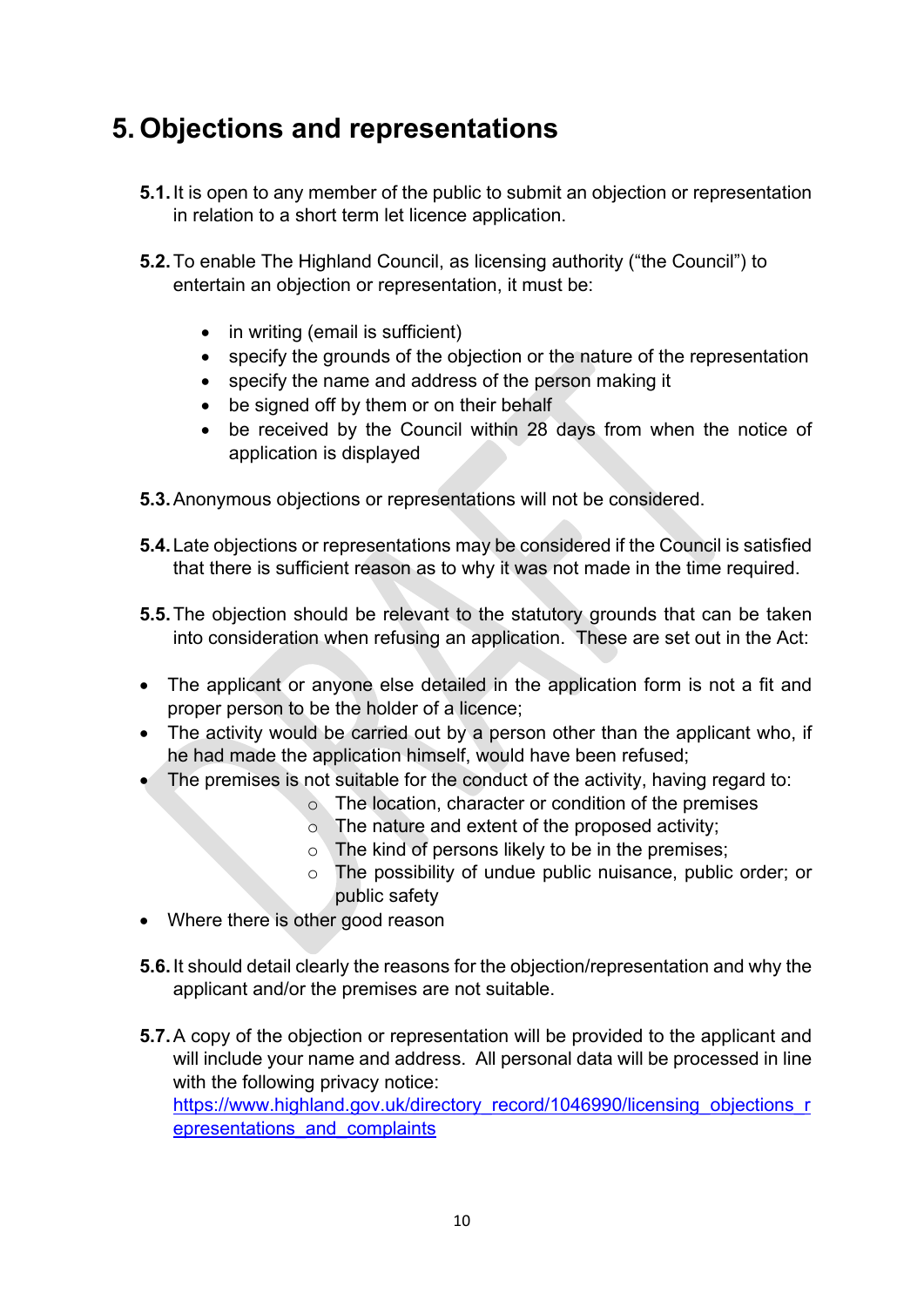### **6. Determination of application**

- **6.1.**Everybody named on the application form will be subject to the fit and proper test. Every application form will require consultation with Police Scotland who will carry out background checks.
- **6.2.**Licensing authorities are responsible for determining whether you are a fit and proper person to be the holder of a licence for short-term lets. Consideration will be given to a wide range of information including relevant criminal convictions, other relevant information provided by Police Scotland, any previous disqualifications from being a private landlord, previous revocations of a HMO licence and providing false or misleading information in your application form.
- **6.3.**If there are no objections or adverse representations to a short term let licence application, the application will be determined under delegated powers by the Principal Solicitor – Regulatory Services/Solicitor – Regulatory Services
- **6.4.**If an objection or adverse representation is submitted in relation to the short term let licence application, the application will be subject to a hearing at a meeting of the Highland Licensing Committee.
- **6.5.**The person submitting the objection or representation will be invited to attend the meeting of the Highland Licensing Committee and speak to their objection/representation. You will be given at least 14 days' notice of the hearing date.
- **6.6.**The applicant or their representative will also be invited to attend the meeting and given the opportunity to state why the application should be granted.
- **6.7.**The Committee will be able to ask questions of both parties and, thereafter, decide whether to grant or refuse the application. The grounds for refusing an application are set out at paragraph 4.5.
- **6.8.**Applications will be heard in public unless required to be taken privately on the grounds of disclosure of exempt information as defined in Paragraph 3 of Part 1 of Schedule 7A of the Local Government (Scotland) Act 1973
- **6.9.**A copy of the Council's hearing procedure can be found at **Appendix 2**.
- **6.10.** Both the applicant and the person(s) making an objection/representation can request a statement of reasons for the decision within 21 days of the date of the decision. The statement of reasons will be produced by the Principal Solicitor – Regulatory Services/Solicitor – Regulatory Services within 10 days of that request.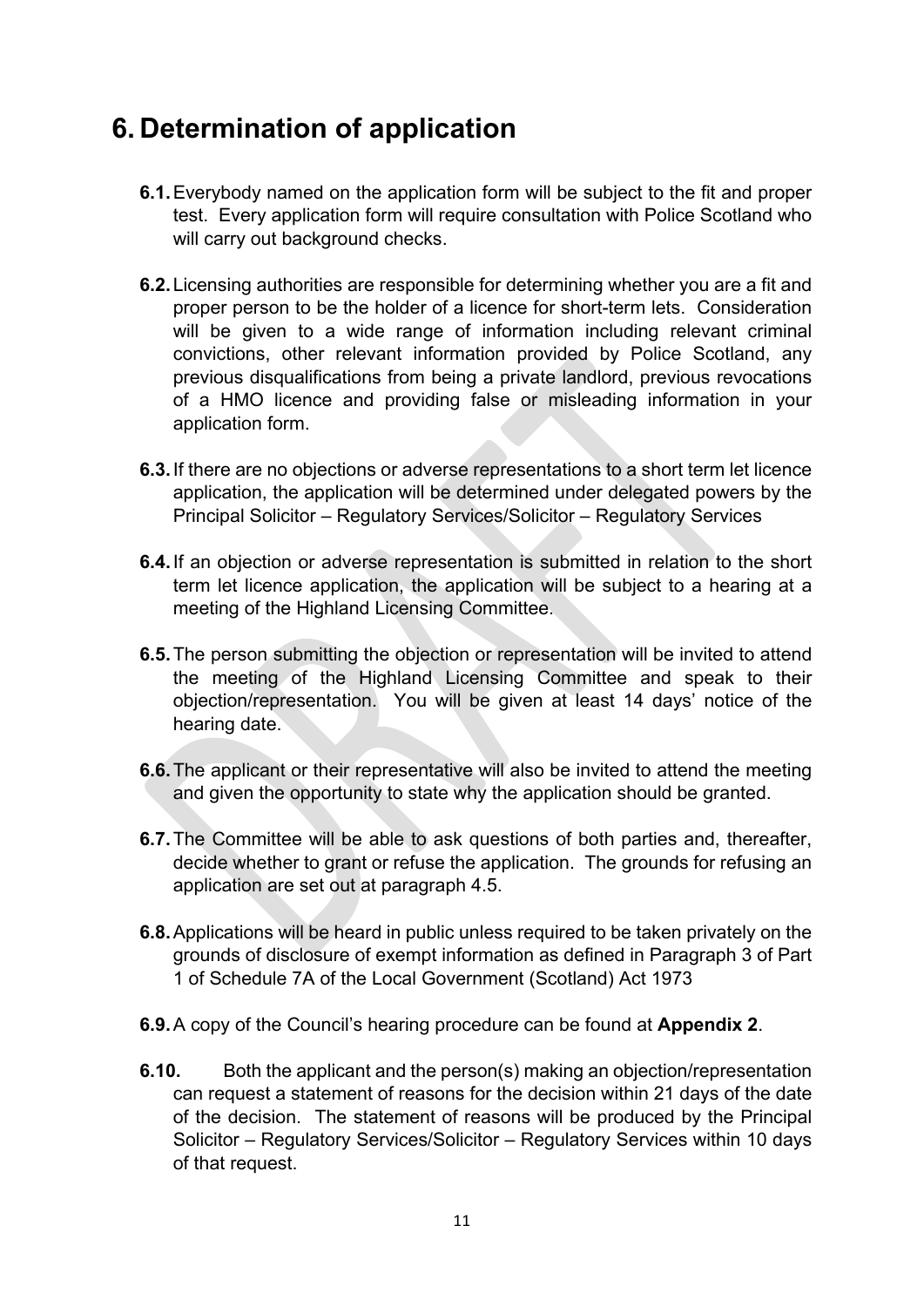**6.11.** If your application for a licence is refused, you cannot reapply for a licence within 1 year of that decision, unless there has been a material change in your circumstances since then.

# **7. Right of appeal**

- **7.1.**The applicant and the person(s) making an objection/representation have a right of appeal to the Sheriff Court.
- **7.2.**However, they only have this right if they have taken every opportunity to state their case to the Committee as has been made available.
- **7.3.**The Sheriff can uphold an appeal only if the sheriff considers that the licensing authority erred in law, based their determination on any incorrect material fact, acted contrary to natural justice or exercised their discretion in an unreasonable manner.
- **7.4.** Any appeal must be lodged by way of a summary application with the relevant Sheriff Clerk's office within 28 days of the date of the decision appealed against.
- **7.5.**Parties should seek their own independent legal advice in relation to an appeal.

### **8. Licence duration and renewal**

- **8.1.**The duration of the licence applies from the date on which the licence comes into force. This will be specified on the licence together with the expiry date of the licence.
- **8.2.**When an application is made to renew a licence timeously, the existing licence will continue in effect until such time as a decision is made on the renewal application.
- **8.3.**A licence shall have effect-
- for a period of 3 years from the date when it comes into force; or
- for such shorter period as the licensing authority may decide at that time when they grant; or
- for such longer period as the licensing authority may decide at the time when they renew a short-term let licence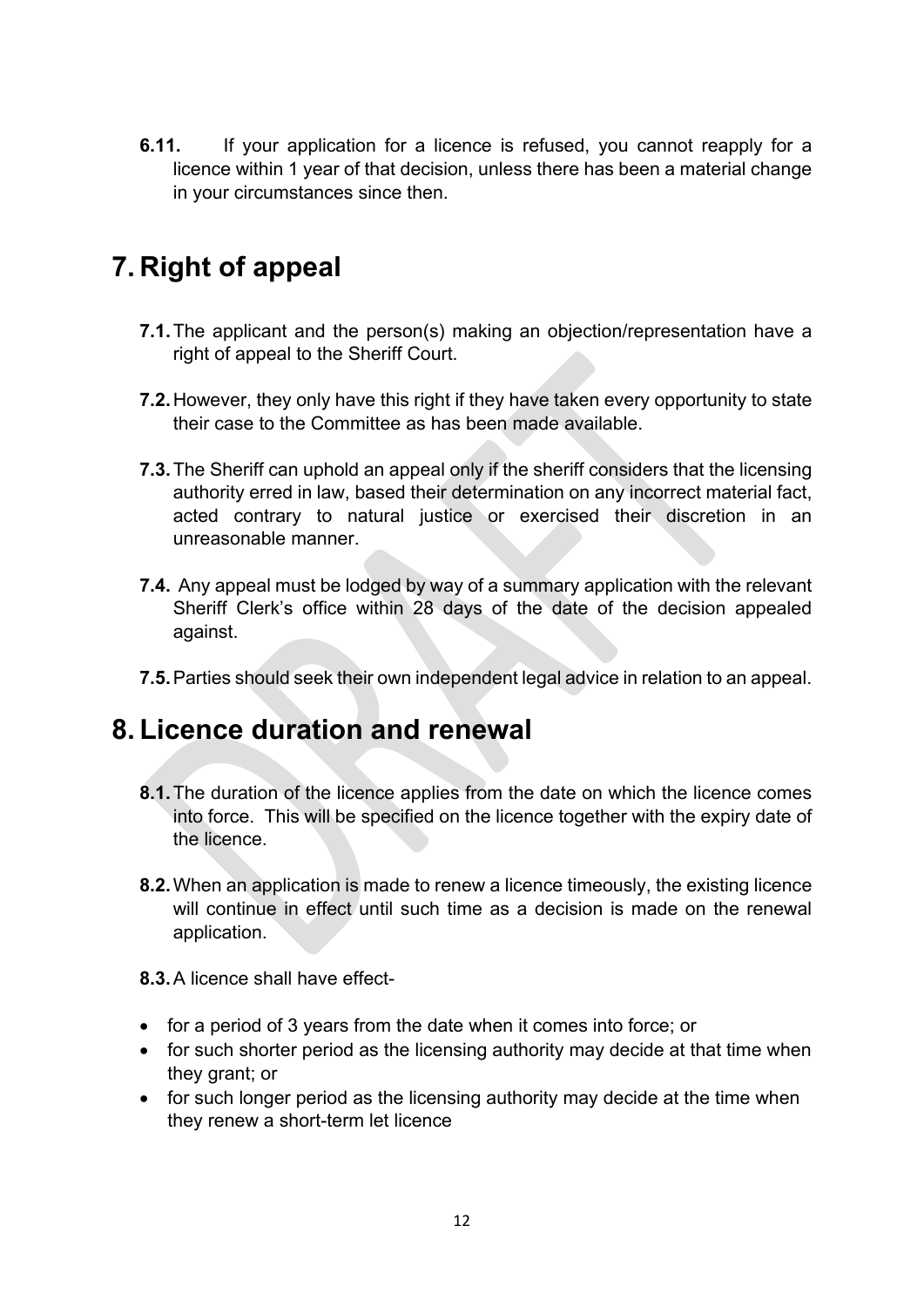- **8.4.**The Scottish Government's guidance for licensing authorities on short term lets has made it clear that licensing authorities are encouraged to renew licences for a period of 3 years, unless they have good reasons to do otherwise.
- **8.5.** Whilst, each application will be decided on its own merits, it is not anticipated that licences will be renewed for a period of longer than 3 years.

### **9. Licence conditions**

- **9.1.**The Act sets out a number of mandatory licence conditions which apply to all short-term let across Scotland. A list of these conditions can be found at **Appendix 3**.
- **9.2.**In addition to the mandatory licence conditions which apply to all short-term lets, licensing authorities may impose additional conditions. These enable the licensing authority to respond to local challenges and concerns relative to specific types of short-term letting.
- **9.3.**There are a number of additional conditions which will apply to all short term let properties. There also some specific additional conditions which may only apply to certain types of short term let properties or to properties following investigation of concerns. A list of the additional licence conditions which may apply to your short-term let licence can be found at **Appendix 4**.

### **10. Temporary exemptions**

**10.1.** The Council will not be granting temporary exemptions under any circumstances. This position will be reviewed in 3 years' time.

### **11. Temporary licences**

- **11.1.** A licensing authority can also decide to grant temporary licences. These can be applied for online or by way of a paper application. Details for the application process are set out in Section 3.
- **11.2.** Temporary licences may be granted for a duration of up to 6 weeks.
- **11.3.** A temporary licence cannot be renewed. However, if a host or operator applies for a full licence during the period of a temporary licence, the temporary licence duration will extend until their full licence application is determined.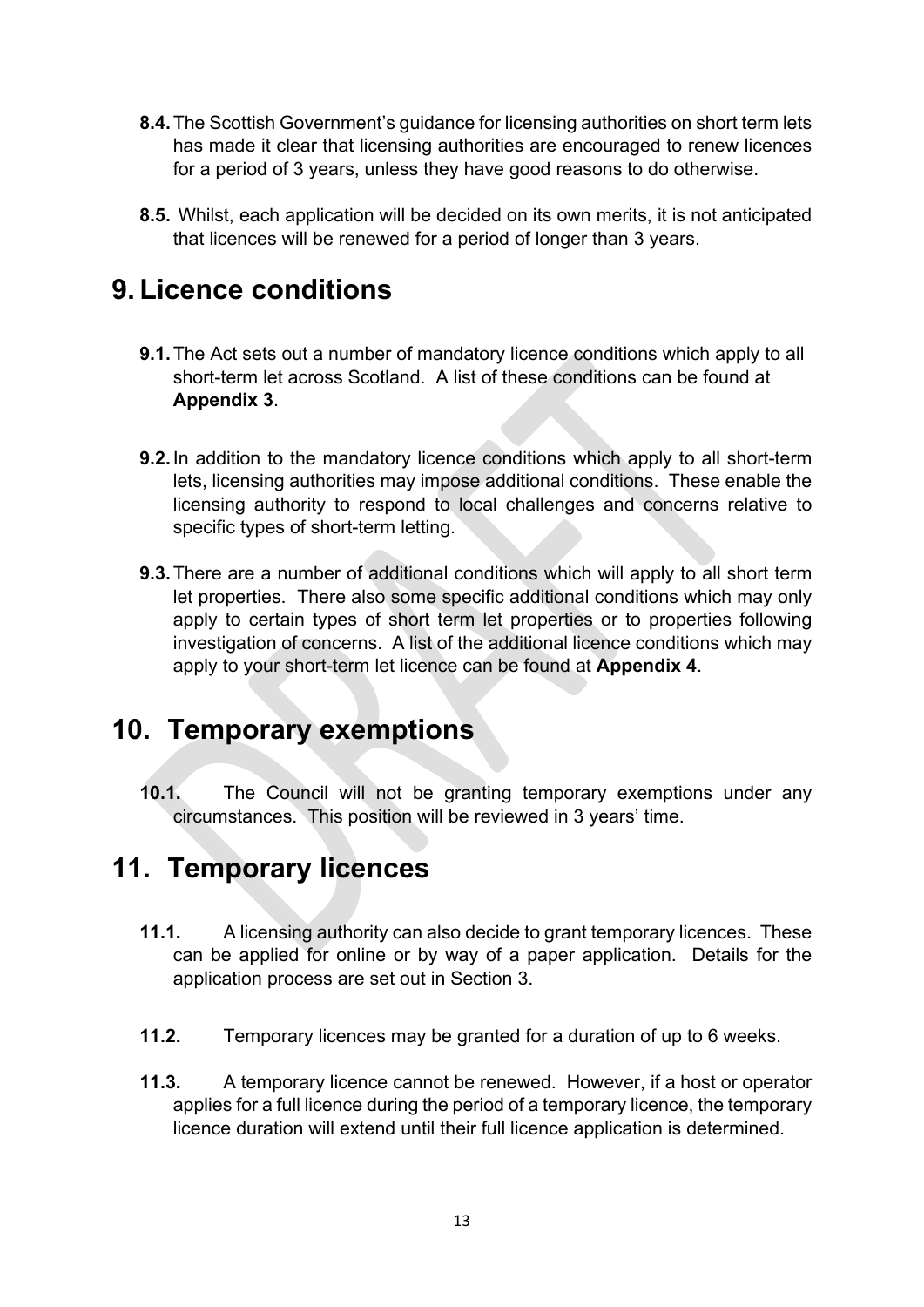- **11.4.** Hosts and operators that apply for a temporary licence will still have to comply with all the mandatory conditions and any additional conditions deemed applicable.
- **11.5.** It is anticipated that temporary licences will be used by hosts or operators that only require a short term let for a specific event that runs for 6 weeks or less or where a host or operator wishes to trial providing a short term let.

## **12. Compliance and enforcement**

### **12.1. Unlicensed short term lets**

- **12.1.1.** It is a criminal offence to carry on an activity for which a licence is required without having a licence and without reasonable excuse.
- **12.1.2.** The Scottish Government has set out the following timescales for hosts and operators. Please note the rules are different depending on whether you are a new host/operator or an existing host/operator:

#### New hosts/operators

- From 1 October 2022 you **cannot** accept bookings until you have obtained a short term let licence
- From 1 October 2022, you **cannot** operate while your short term let application is being determined

Existing hosts/operators

- Existing hosts/operators must apply for a short term let licence by 1 April 2023, at the latest.
- If you have been trading on or before 30 September 2022, you may continue to accept bookings after 1 October 2022 but only if you have made a licence application by 1 April 2023.
- You can continue to operate for the time it takes for your licence application to be finally determined.
- A provisional licence number will be provided to you on receipt of a licence application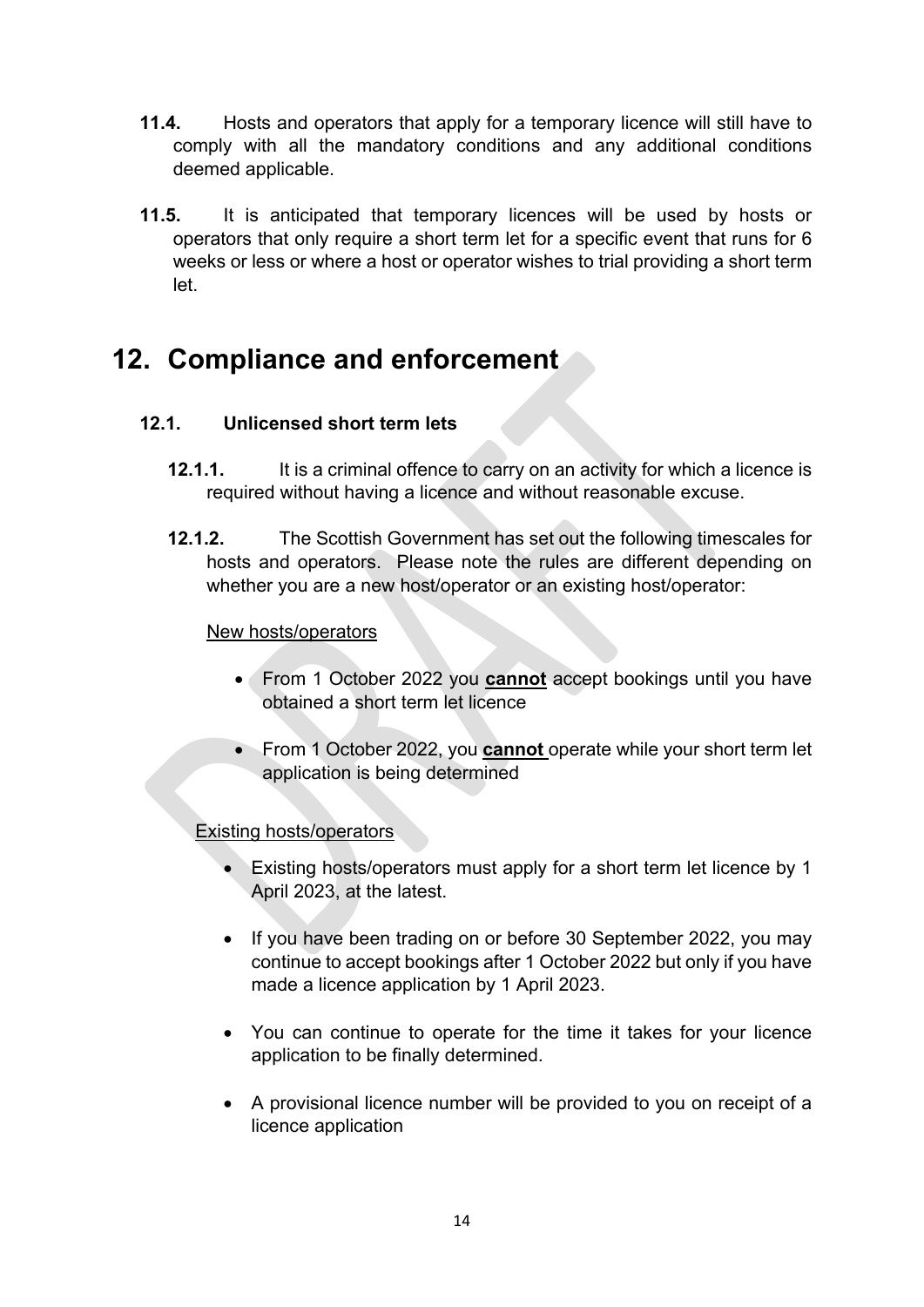- By 1 July 2024 you should not be trading unless you have been granted a full licence
- **12.1.3.** A public register will be maintained of licensed short term lets by the Council. This will allow members of the public to check the licensing status of a premises being used as a short term let.
- **12.1.4.** Complaints about suspected unlicensed hosts/operators should be directed to Police Scotland.

#### **12.2. Licensed short term lets**

- **12.2.1.** Hosts and operators must ensure that any advert or listing placed on or after they are granted a licence includes their licence number.
- **12.2.2.** Hosts and operators must ensure that they comply with all the mandatory and any additional conditions on their licence. It is a criminal offence to fail to comply with a licence condition if a licence holder has not used all due diligence to prevent the offence.
- **12.2.3.** It is also a criminal offence for a licence holder, without reasonable cause, to fail to notify the licensing authority of a material change of circumstances.
- **12.2.4.** The Council may undertake premises site visits as part of the application process and throughout the duration of the licence to ensure compliance with licence conditions.

#### **12.3. Complaints about licensed short term lets**

- **12.3.1.** In the first instance, guests should raise any concerns about their short term let with their host/operator or letting agent/platform. If the issue is sufficiently severe, then the Council may become involved.
- **12.3.2.** A complaint must be relevant to the matters that the Council can take into consideration. Frivolous or vexatious complaints will not be considered.
- **12.3.3.** The Council can consider matters relating to the suitability of the licence holder, threats to public safety or public order or whether a condition of the licence has been contravened.
- **12.3.4.** These issues would include a host/operator exceeding the number of people staying at the premises, serious disturbance or antisocial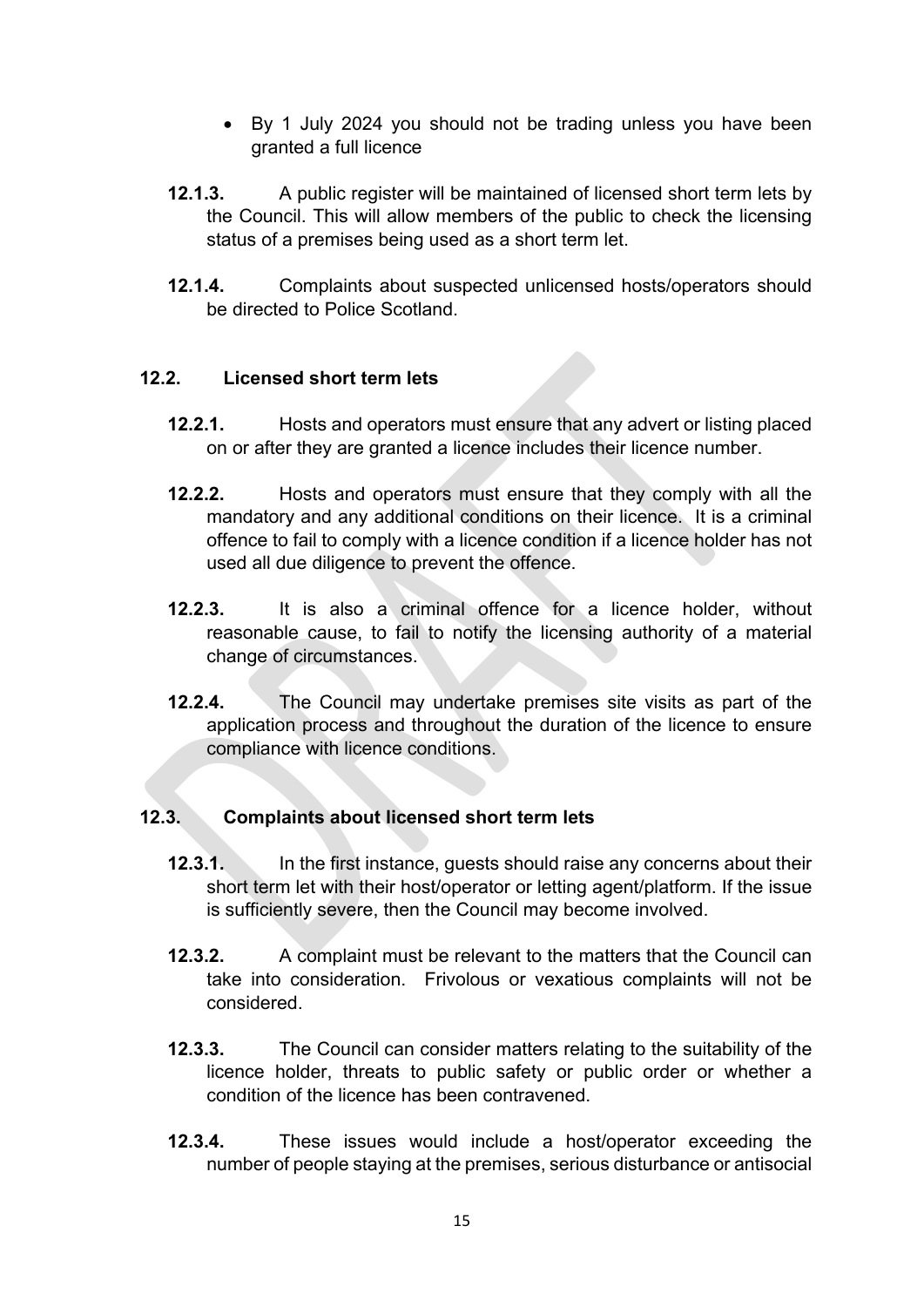behaviour or concerns about the maintenance and safety of the premises. These complaints can be directed to stl@highland.gov.uk

- **12.3.5.** Please note that the Council cannot consider complaints in relation to the quality of a guest's stay or specific contractual matters between the guest and the host/operator as this is outside the scope of the licensing scheme.
- **12.3.6.** Complaints will aim to be acknowledged within 5 working days. A full response advising you of the outcome may take some time if the complaint requires further investigation. The complaint may also need to be directed to other departments within the Council such as Planning, Environmental Health or other services such as Police Scotland or Scottish Fire and Rescue Service for input. Complainants will be kept up to date with progress if there is a delay in a full response being provided.
- **12.3.7.** Premises site visits may be undertaken by the Council as part of an investigation into a complaint.

#### **12.4. Enforcement**

- **12.4.1.** It is possible that some complaints may require enforcement action from the Council.
- **12.4.2.** The Act provides for several options for enforcement action if justified. This includes additional licence conditions being attached, enforcement notices or variation, suspension or revocation of the licence or in more serious circumstance pursuing a prosecution.
- **12.4.3.** An enforcement notice must set out the matters constituting a breach or likely breach, the action required to rectify or prevent the breach and the date by which the action must be taken.
- **12.4.4.** If the matter is not addressed satisfactorily by the licence holder, the Council may then consider a variation, suspension or revocation of the licence.
- **12.4.5.** You will not be charged a fee for a routine visit. However, you may be charged if a follow up visit is necessary because you have breached one of your licence conditions.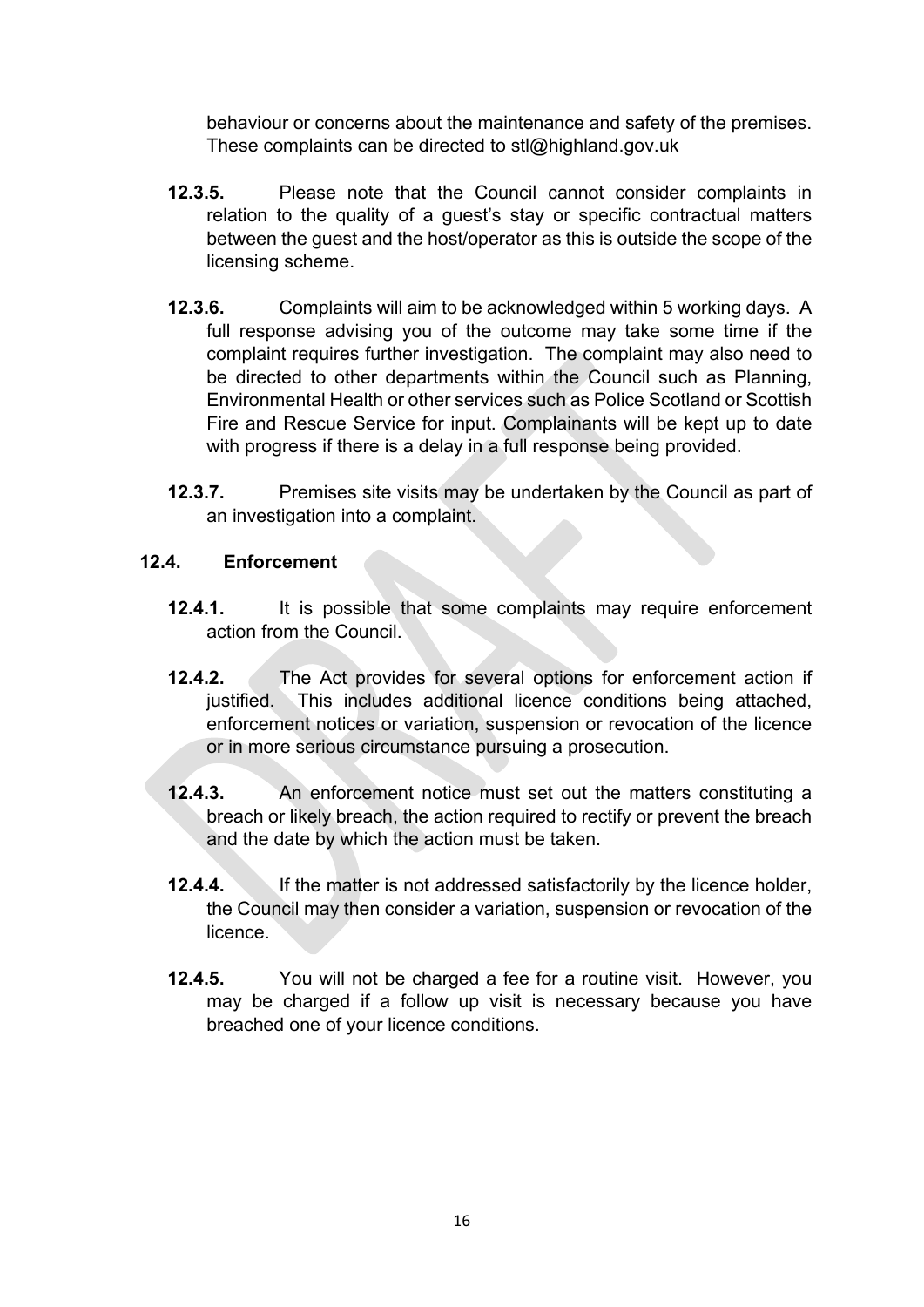### **13. Variation of a licence**

- **13.1.** A licensing authority may, at any time, whether or not upon an application made to them by the holder of the licence, vary the terms on any grounds they think fit.
- **13.2.** A variation application cannot, however, be used to substitute a new holder of the licence for the existing one i.e. effectively to transfer a licence.

### **14. Suspension or revocation of a licence**

- **14.1.** A licensing authority may, whether upon a complaint made to them or not, suspend or revoke a licence.
- **14.2.** A licensing authority may order the suspension or revocation of a licence if in their opinion-
	- the holder of the licence is no longer a fit and proper person to hold the licence
	- the licence holder is managing the property on behalf of someone who would have been refused the grant or renewal of the licence
	- the short-term let is causing or is likely to cause undue public nuisance or a threat to public order or public safety; or
	- a condition of the licence has been contravened
- **14.3.** The period of suspension can be the unexpired portion of the duration of the licence, or such shorter period as the licensing authority may fix. The effect of the suspension shall be that the licence shall cease to have effect during the period of suspension.

### **15. Third party accreditation**

- **15.1.** The Council will consider third party evidence, accreditation or certification from certain approved bodies to demonstrate compliance with the mandatory and any additional conditions of a licence.
- **15.2.** The Council will also consider the provision of supporting documentation being provided through suitable third-party platforms. Applicants will be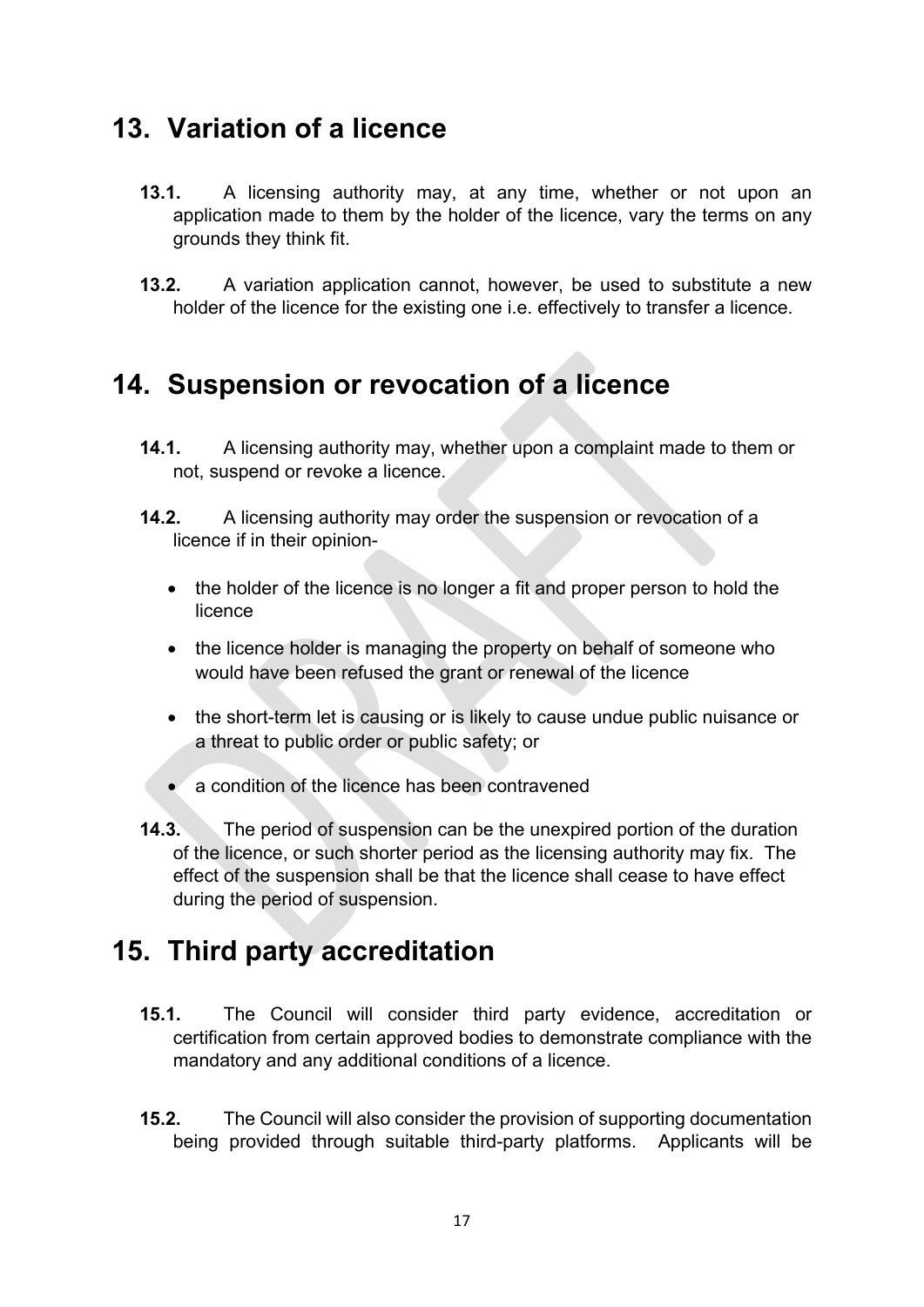expected to provide a link to the database with the supporting documentation in lieu of uploading the documents as part of the application process.

### **16. Planning permission**

- **16.1.** There is a separate legislative process from licensing which allows the Council, as planning authority, to establish short term let control areas.
- **16.2.** The purpose of control areas is to help planning authorities manage high concentrations of secondary letting (where it affects the availability of residential housing or the character of a neighbourhood) and to restrict or prevent short term lets in places or types of buildings where it is not appropriate.
- **16.3.** Outside of a control area, it is for the planning authority to consider whether any change of use of a dwelling house is material and, therefore, requires planning permission. This is determined on a case by case basis.
- **16.4.** Within a control area designated by a planning authority, such a change of use will always require planning permission. The host or operator must make an application for planning permission or already have planning permission before they apply for a licence.
- **16.5.** It is a mandatory condition of the licence that a host or operator has planning permission or has made an application for planning permission where their premises is in a designated control area, they are using it for secondary letting and it is a dwelling house.
- **16.6.** Information in relation to areas within The Highland Council proposed to be designated by the Council, as planning authority, as a short term control area can be found at [https://www.highland.gov.uk/info/161/planning\\_and\\_building\\_standards/991/s](https://www.highland.gov.uk/info/161/planning_and_building_standards/991/short-term_let_control_area) [hort-term\\_let\\_control\\_area](https://www.highland.gov.uk/info/161/planning_and_building_standards/991/short-term_let_control_area)
- **16.7.** Hosts and operators must comply with both planning and licensing law.
- **16.8.** The Council, as licensing authority, may refuse to consider a licensing application if the host or operator within a designated short term let control area needs planning permission but does not have it. The Council, as licensing authority, has 21 days from receipt of a valid application to decide to refuse to consider the application on these grounds. If an application is refused to be considered on these grounds, the host or operator must be notified within 7 days together with an explanation.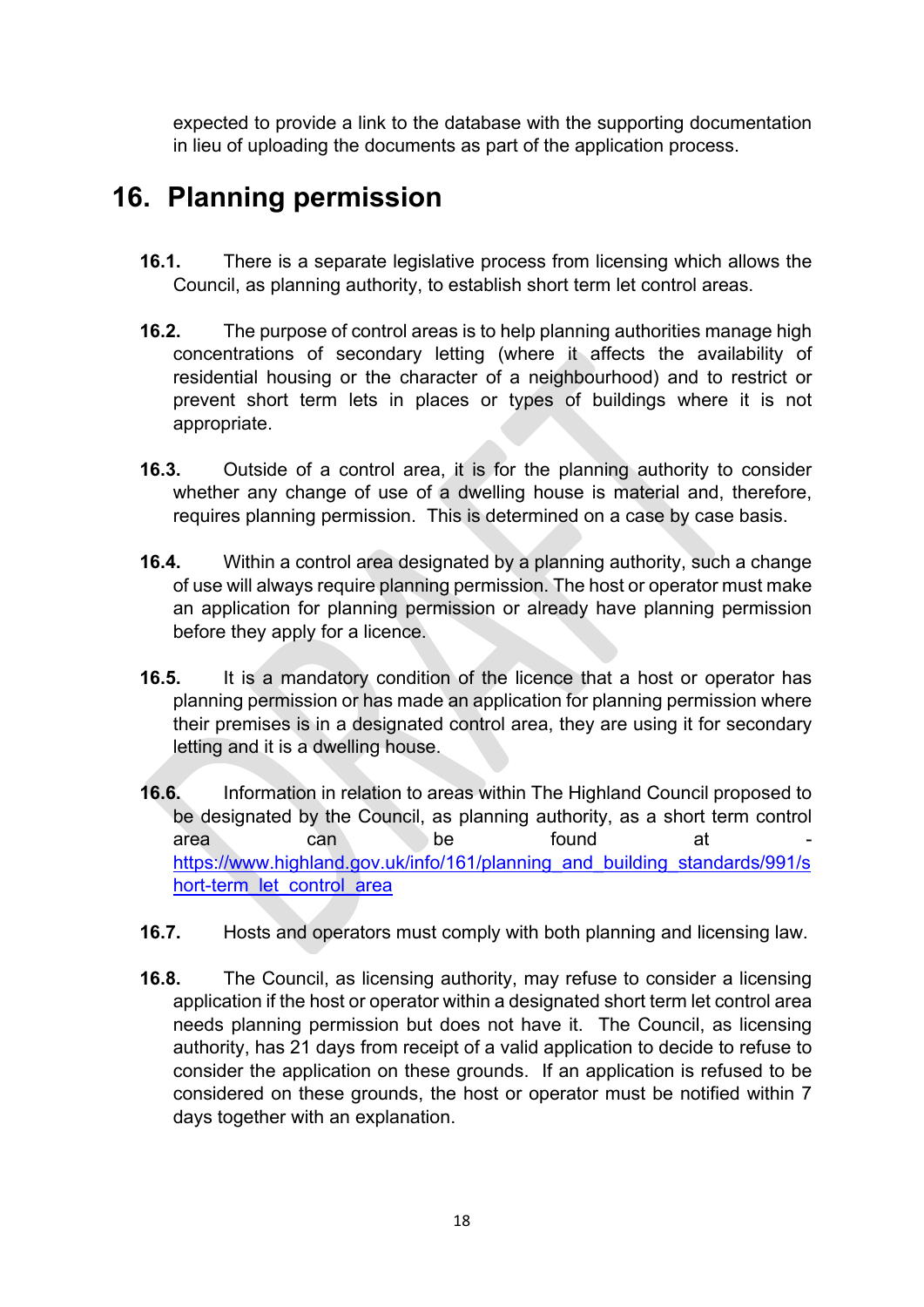- **16.9.** A host or operator who then subsequently obtains planning permission or a certificate of lawfulness of use or development can resubmit their licensing application (with no additional fee) provided the host or operator submits the licence application within 28 days of obtaining planning permission or a certificate.
- **16.10.** Before 1 April 2023, the Council, as licensing authority, cannot determine a licence application on the basis that it breaches planning control unless they have given existing hosts a chance to submit an application for planning permission or for a certificate of lawful use or development. However, the Council, as licensing authority, can determine a licensing application before this date where planning permission or a certificate of lawful use or development has already been refused.
- **16.11.** The applicant has 3 months to submit a planning application. If the applicant does not do so within 3 months, the licence application can be determined for these purposes and the applicant must cease providing short term lets.
- **16.12.** Please note that planning authorities could designate control areas after a premises has already obtained a short term let licence. Licence holders would be given a reasonable opportunity to comply with the mandatory condition by submitting a planning application as soon as possible after the control area is designated. If planning permission is refused, this may result in the licence being refused, varied or revoked as appropriate.
- **16.13.** Hosts and operators are, therefore, encouraged to engage with the Council's planning department **prior** to submitting a licence application to confirm whether they require planning permission or a certificate of lawful use of development.
- **16.14.** Details for the Council's planning department can be found at [https://www.highland.gov.uk/info/161/planning\\_and\\_building\\_standards](https://www.highland.gov.uk/info/161/planning_and_building_standards)

### **17. Equality**

- **17.1.** The Equality Act 2010 Act introduced a new public sector equality duty which requires public authorities, including the Committee, to try and eliminate discrimination, promote equality and good relations across a range of protected characteristics.
- **17.2.** Prior to the Committee implementing this policy an equality impact assessment was undertaken. This can be viewed using the following link [*to be inserted once the decision is made*].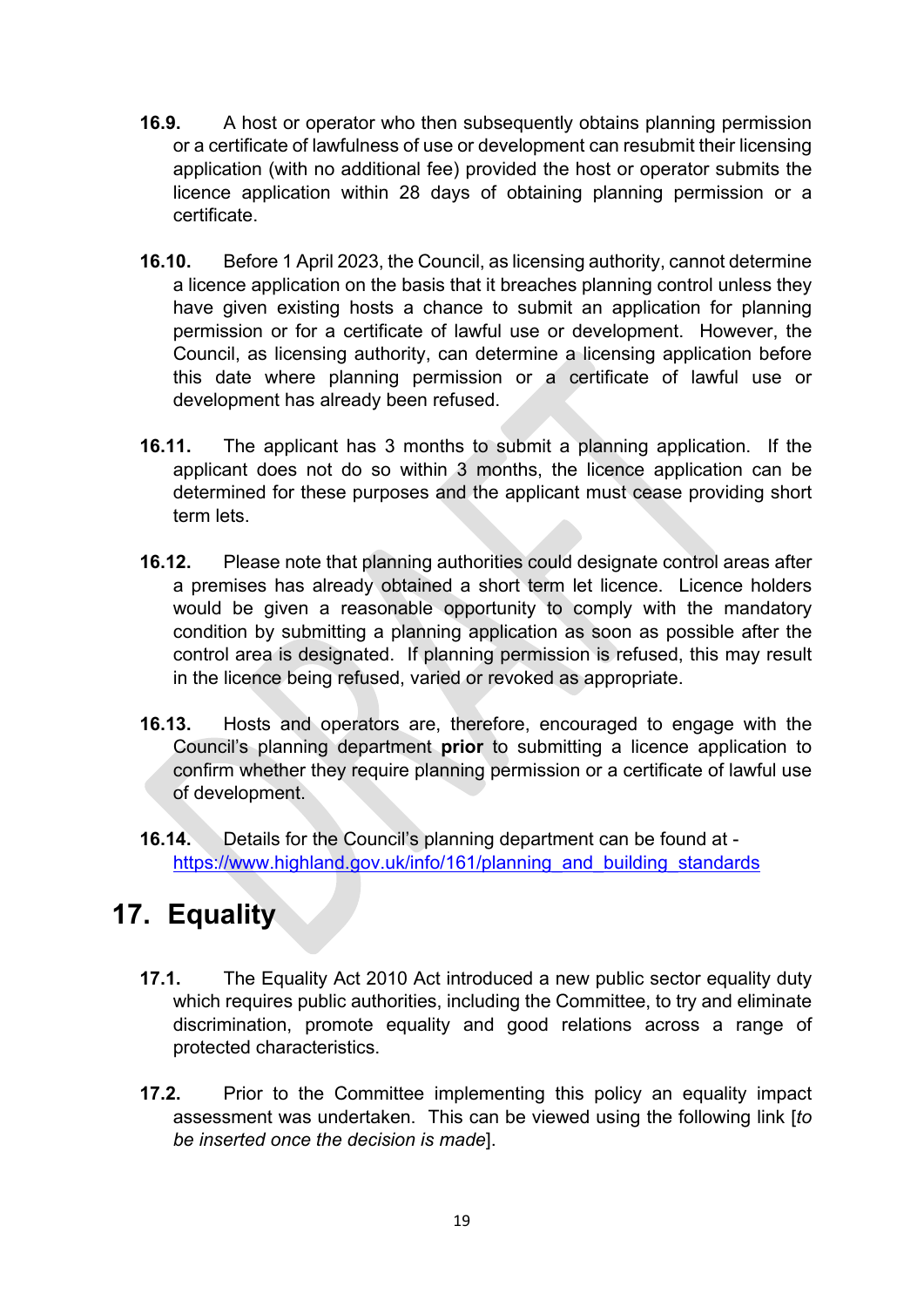### **18. Fees**

- **18.1.** Licensing authorities are required to charge fees in respect of processing and determining, the consideration of applications, the issue of duplicate licences and other matters. They must ensure that the fees are sufficient to cover their administrative expenses and are reviewed periodically.
- **18.2.** Licensing fees are non-refundable. Whether or not a licensing application is granted, the Council incurs significant costs in processing the application.
- **18.3.** The Council has considered the following criteria in the process of determining the fees:
	- The size of the premises
	- The number of rooms at the premises
	- The number if guests who can reside at the premises
	- The type of short term let

| <b>Guest capacity (people)</b> | Home sharing and home letting | Secondary letting |
|--------------------------------|-------------------------------|-------------------|
| [tbc]                          | <b>ftbcl</b>                  | [tbc]             |
| [tbc]                          | <b>Itbcl</b>                  | [tbc]             |
| [tbc]                          | <b>Itbcl</b>                  | [tbc]             |

| <b>Other types of application</b>              | Fee   |
|------------------------------------------------|-------|
| Temporary licence application                  | [tbc] |
| [Temporary exemption application]              | [tbc] |
| Variation of licence / change in circumstances | [tbc] |
| Duplicate licence                              | [tbc] |

| <b>Enforcement costs</b>                                                                                                                                                            | Fee   |
|-------------------------------------------------------------------------------------------------------------------------------------------------------------------------------------|-------|
| Inspection of a premises where concern is flagged at the application<br>process by a consultee                                                                                      | [tbc] |
| Visit to premises where the visit is necessary due to a failure to comply<br>with licence conditions or a complaint relating to the premises which is<br>not frivolous or vexatious | [tbc] |
| Inspection of a premises following a complaint where it is found that<br>there are compliance issues (whether or not the subject of a<br>complaint)                                 | [tbc] |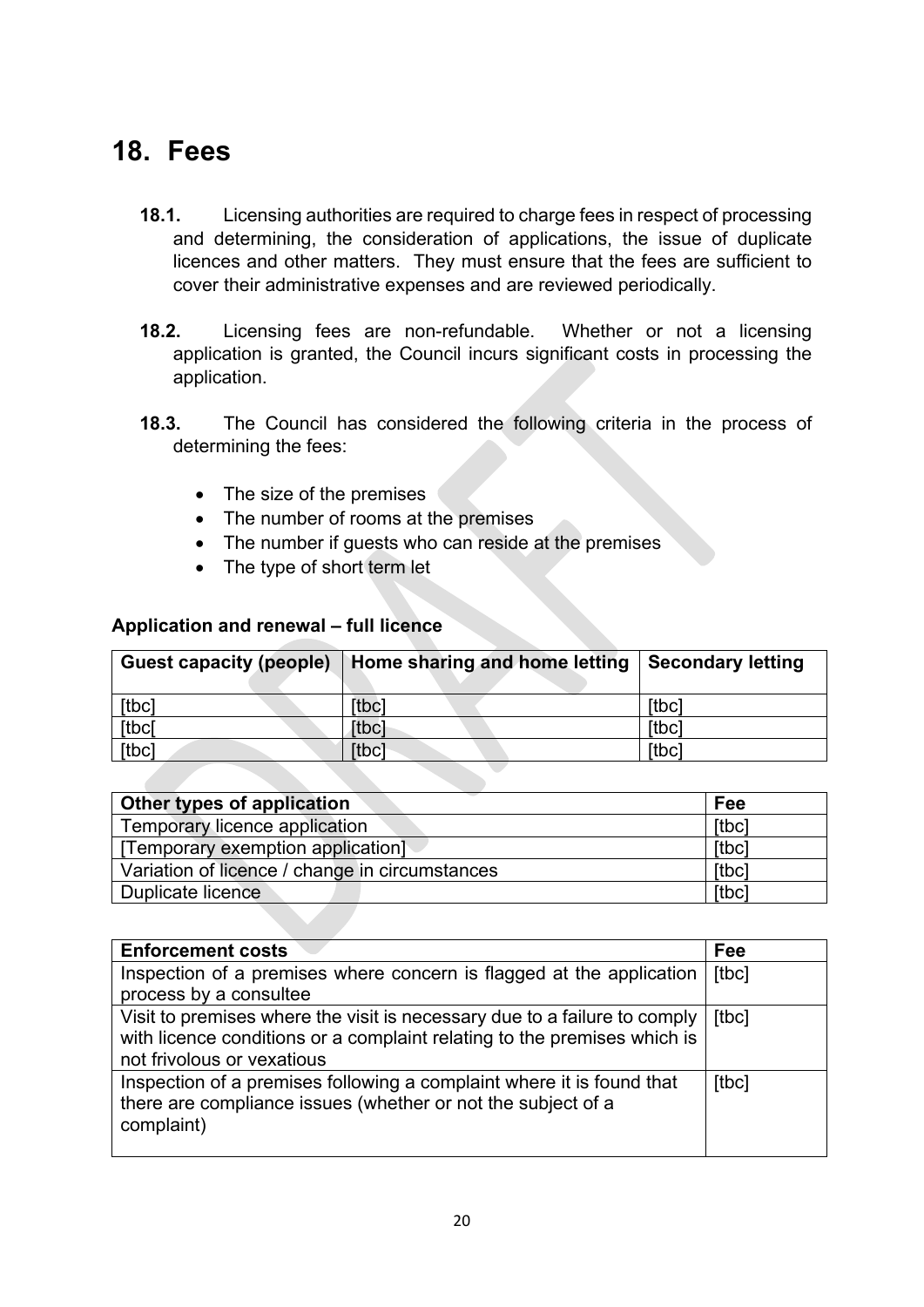| **Where a fee is charged for such a visit, a report must be        |  |  |
|--------------------------------------------------------------------|--|--|
| provided to the host or operator within 28 days of the inspection. |  |  |
| Otherwise, the fee must be refunded to the licence holder***       |  |  |

21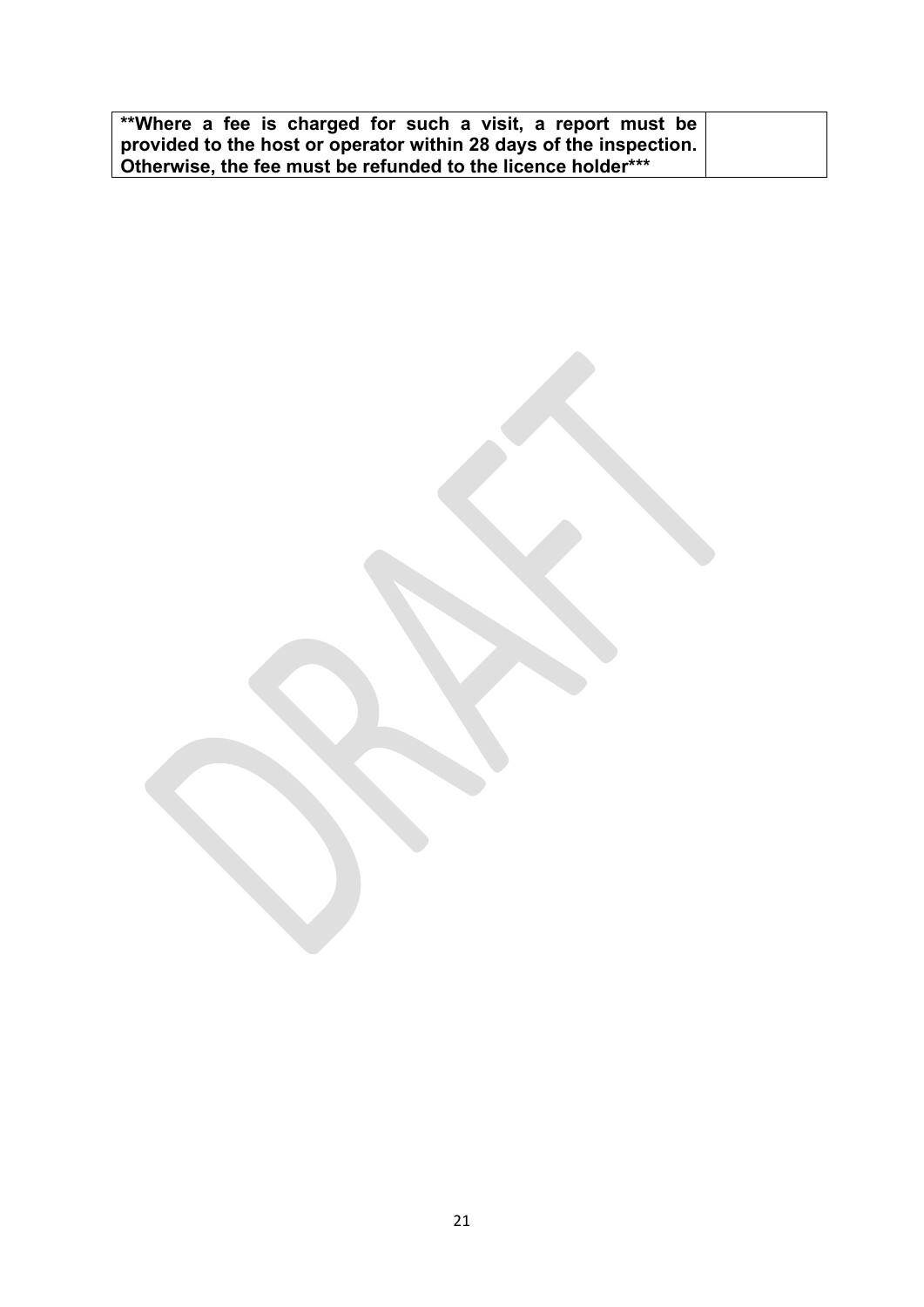## **Appendix 1 – Contact details**

Telephone – 01349 886609

Email –  $\frac{\text{stl@highland.gov.uk}}{}$  $\frac{\text{stl@highland.gov.uk}}{}$  $\frac{\text{stl@highland.gov.uk}}{}$ 

Area offices:

**Caithness, Sutherland and Easter Ross**

Council Offices, Caithness House, Market Place, Wick, KW1 4AB

#### **Inverness, Nairn Badenoch and Strathspey**

The Highland Council, Town House, Inverness, IV1 1JJ

#### **Ross, Skye and Lochaber**

The Highland Council, Charles Kennedy Building, Achintore Road, Fort William, PH33 6RQ

The Highland Council, Tigh Na Sgire, Park Lane, Portree, IV51 9GP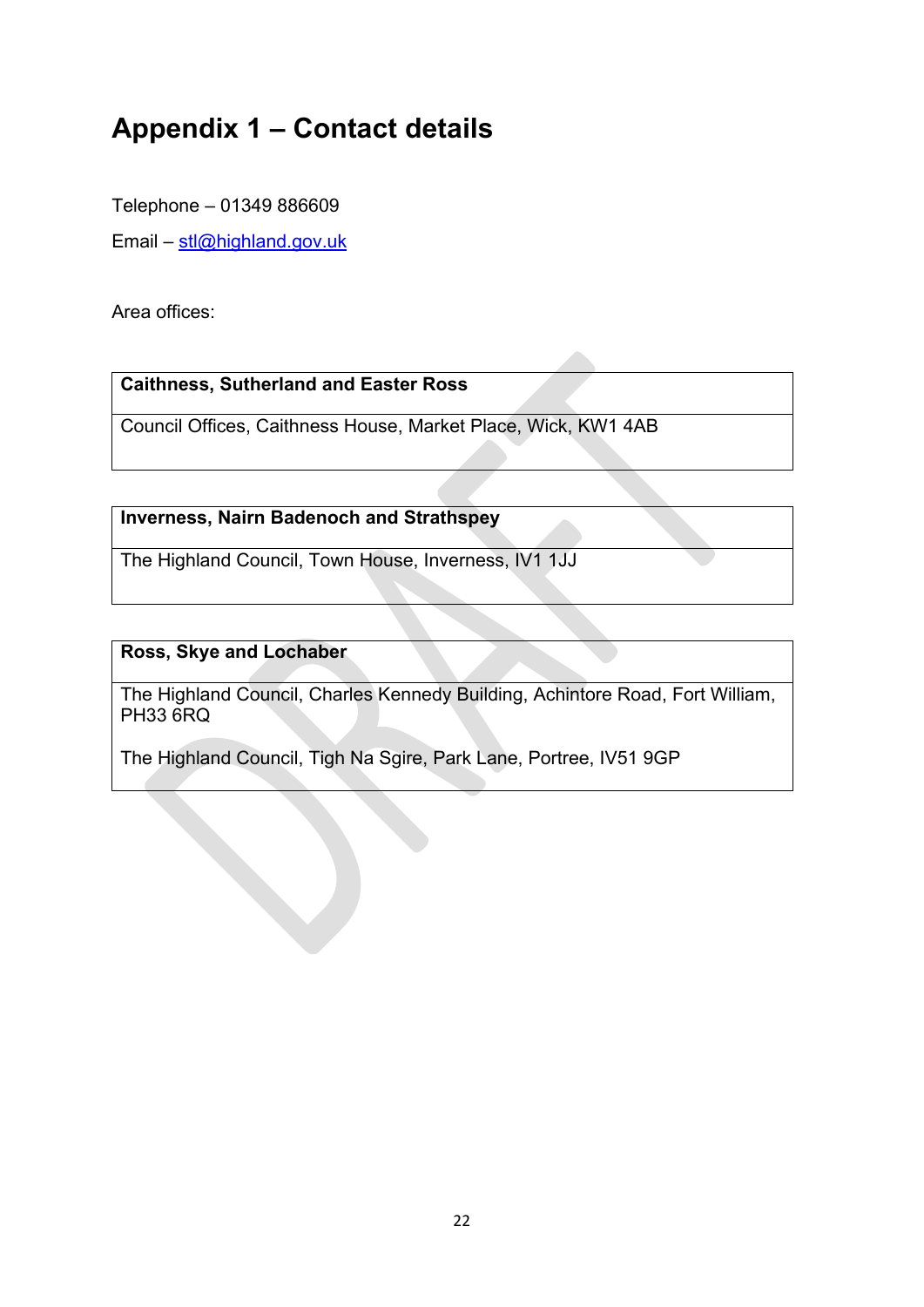## **Appendix 2 – Hearing procedure**

#### DURING THE HEARING

- 1. The Chair will introduce the Members and Officials present. If the representations/objection(s) were submitted timeously and there are no spent convictions to be considered, then proceed directly to number 4.
- 2. If the representation/objection (from the Police or any other party) has been received late the Committee must hear details as to why the representation/objection was late and be satisfied that there is sufficient reason why it was not made in the time required. If they agree that then the representation/objection can be heard otherwise it should be disregarded. The process to be followed should be that the objector is invited to provide reasons as to why the submission was late. Members may ask any follow up questions of the objector. The applicant must then be asked if they have any objections to the late submission being accepted. The Committee must take all comments into account when deciding whether to accept the late submission.
- 3. If spent convictions are to be referred to then the guidance notes for spent convictions should be followed for each conviction. The Committee should resolve to go into private whilst considering spent convictions.

| a            | The Licensing Officer will present the report to the Committee                                                                                                                              |
|--------------|---------------------------------------------------------------------------------------------------------------------------------------------------------------------------------------------|
| $\mathsf{b}$ | The applicant or the party who has initiated the hearing will present their case<br>first                                                                                                   |
| C            | The presenting party shall be entitled to provide information in support of their<br>application, representation or objection (as applicable).                                              |
| d            | Any other interested party will have the opportunity to ask the presenting party<br>relevant questions.                                                                                     |
| e            | The Committee Members will have the opportunity to ask the presenting party<br>relevant questions.                                                                                          |
| $\mathsf{f}$ | Any other interested parties will then present their case in turn and be entitled<br>to provide information in support of their application, representation or<br>objection (as applicable) |
| g            | Any other interested party will have the opportunity to ask the presenting party<br>relevant questions.                                                                                     |
| h.           | The Committee Members will have the opportunity to ask the presenting party<br>relevant questions                                                                                           |

4. The hearing procedure below should now be followed: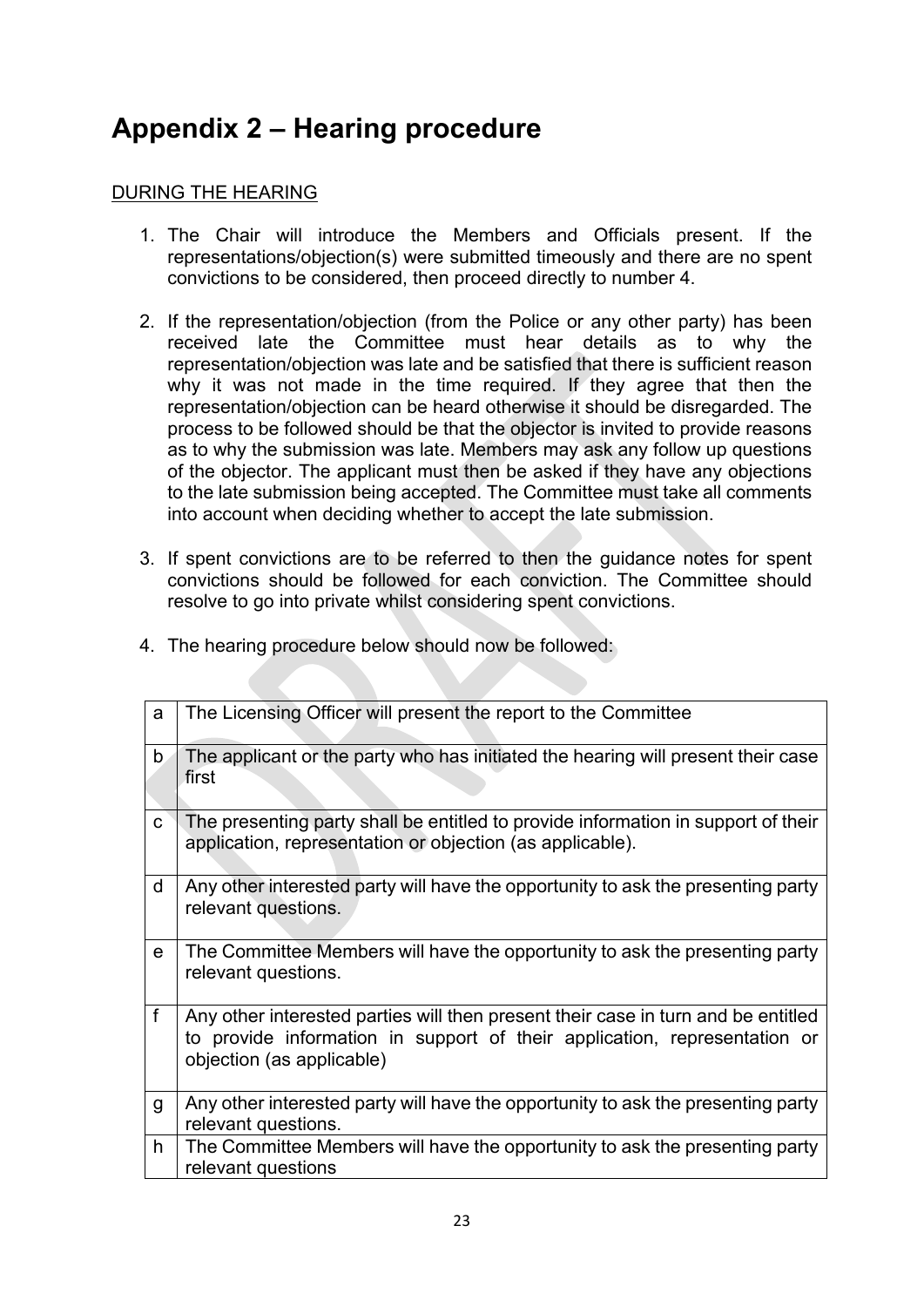| j.           | The Chair will invite the applicant, or the party who has initiated the hearing,<br>to briefly summarise their points if they wish.                                                                                                                                                                                                                               |
|--------------|-------------------------------------------------------------------------------------------------------------------------------------------------------------------------------------------------------------------------------------------------------------------------------------------------------------------------------------------------------------------|
| j            | The Chair will invite the other interested parties to briefly summarise their<br>points if they wish.                                                                                                                                                                                                                                                             |
| $\mathsf{k}$ | The Chair will ask the applicant, or the party who has initiated the hearing,<br>and all parties making representations, that they are satisfied that they have<br>said all they wish to.                                                                                                                                                                         |
| $\mathbf{I}$ | At the sole discretion of the Members, the Committee may decide to retire to<br>consider the representations/objections in private.                                                                                                                                                                                                                               |
| m            | The Committee will invite the parties to return to the meeting and the Chair<br>will invite Members to take a decision.                                                                                                                                                                                                                                           |
|              | <b>NOTE:</b> If during private deliberations, the Committee receive advice on a legal<br>submission from the Clerk which is contrary to the view of the party making<br>the submission or the Committee believe additional information would be<br>relevant, then these points should be raised with the parties, in public, prior to<br>any decision being made. |

#### **DECISION**

A determination of the case will be made at the conclusion of the hearing and all parties will be notified of the decision in writing within 7 days of the hearing and shall be advised of his/her right to seek written reasons and appeal to the Sheriff Court.

If the decision of the Committee is to suspend, refuse or refuse to suspend a licence, a relevant person has a right to request within 28 days of the meeting, the Committee's reasons for arriving at their decision. Unless the circumstances of the case justify immediate suspension, the suspension shall not take effect for 28 days from the date of the decision.

Appeals against the decision of the Committee must be lodged with the Sheriff Clerk within 28 days of the date of the decision.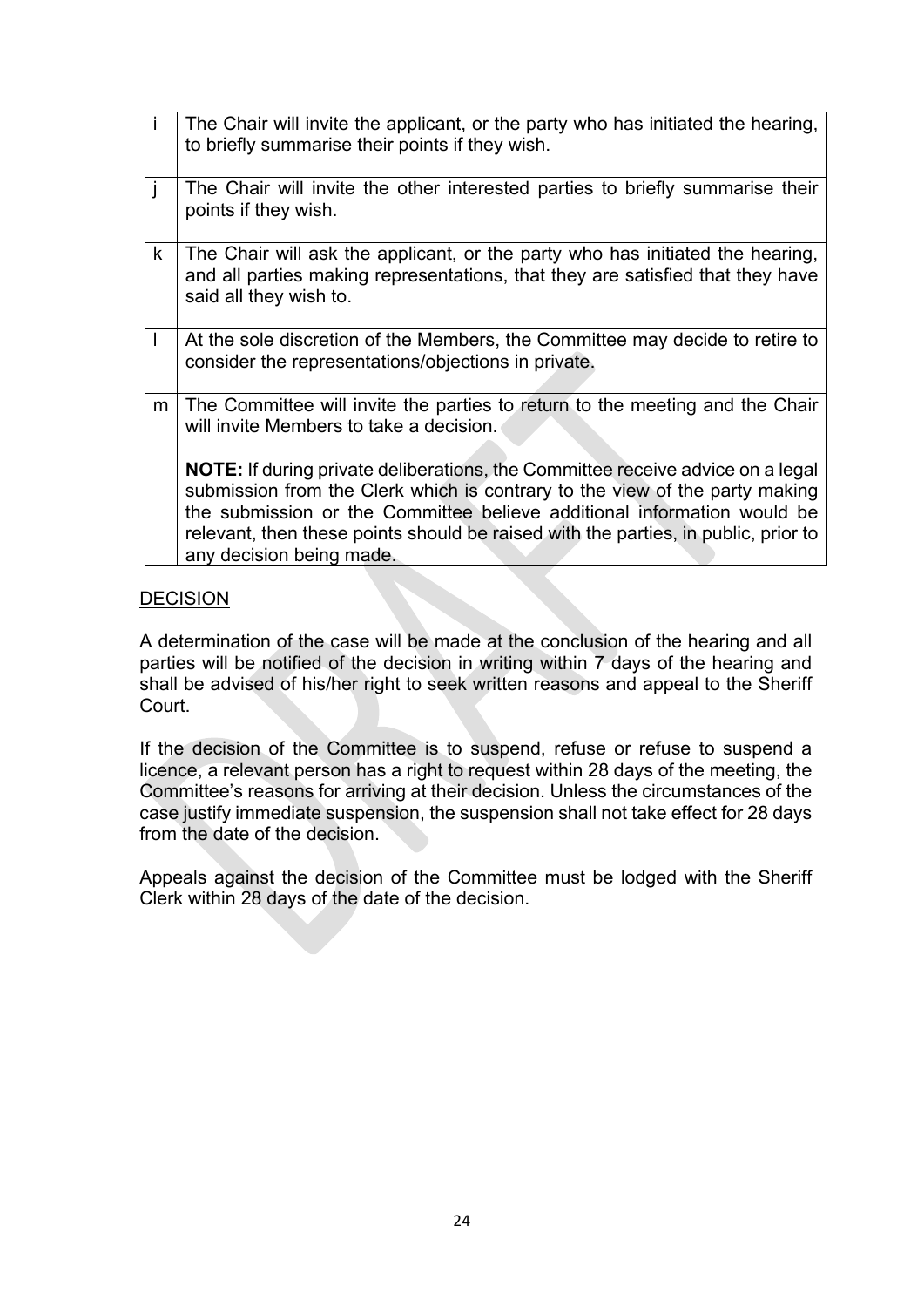### **Appendix 3 – Mandatory licence conditions**

#### **Agents**

**1.** Only those named as a holder of the licence can carry out the day to day management of the short-term let of the premises.

#### **Type of licence**

**2.** The holder of the licence may only offer the type of short-term let for which the licence has been granted.

#### **Fire safety**

**3.** The holder of the licence must ensure the premises has satisfactory equipment installed for detecting, and for giving warning of—

(a)fire or suspected fire, and

(b)the presence of carbon monoxide in a concentration that is hazardous to health.

**4.** The holder of the licence must keep records showing that all upholstered furnishings and mattresses within the parts of the premises which are for guest use, or to which the guests are otherwise permitted to have access, comply with the Furniture and Furnishings (Fire Safety) Regulations 1988

#### **Gas safety**

**5.** Where the premises has a gas supply—

(a)the holder of the licence must arrange for an annual gas safety inspection of all gas pipes, flues and appliances in the premises,

(b)if, after an annual inspection, any appliance does not meet the required safety standard, the holder of the licence must not allow a short-term let of the premises until the works necessary to bring the appliance to the required safety standard have been carried out.

#### **Electrical safety**

**6.** Where there are electrical fittings or items within the parts of the premises which are for guest use, or to which the guests are permitted to have access, the holder of the licence must—

(a)ensure that any electrical fittings and items are in—

(i)a reasonable state of repair, and

(ii)proper and safe working order,

(b)arrange for an electrical safety inspection to be carried out by a competent person at least every five years or more frequently if directed by the competent person,

(c)ensure that, following an electrical safety inspection, the competent person produces an Electrical Installation Condition Report on any fixed installations,

(d)arrange for a competent person to—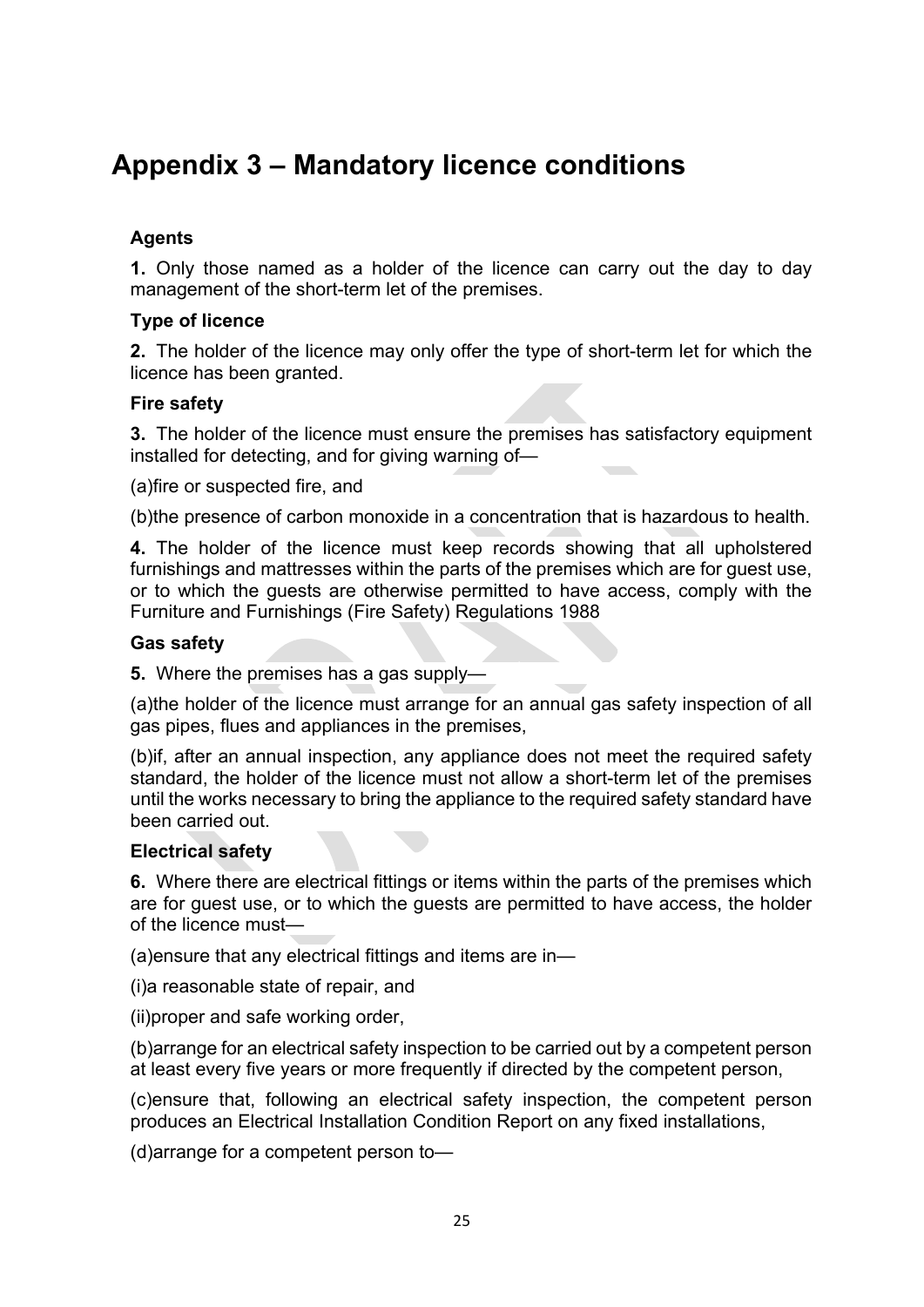(i)produce a Portable Appliance Testing Report on moveable appliances to which a guest has access, and

(ii)date label and sign all moveable appliances which have been inspected.

**7.** In determining who is competent, the holder of the licence must have regard to guidance issued by the Scottish Ministers under section 19B(4) of the Housing (Scotland) Act 2006(**[2](https://www.legislation.gov.uk/sdsi/2022/9780111052396/schedule/3#f00022)**).

#### **Water safety: private water supplies**

**8.** Where the premises are served by a private water supply, the licence holder must comply with the requirements on the owners of private dwellings set out in the Water Intended for Human Consumption (Private Supplies) (Scotland) Regulations 2017

#### **Water safety: legionella**

**9.** The holder of the licence must assess the risk from exposure to legionella within the premises, whether or not the premises are served by a private water supply.

#### **Safety & repair standards**

**10.**(1) The holder of the licence must take all reasonable steps to ensure the premises are safe for residential use.

(2) Where the premises are subject to the requirements of Chapter 4 of Part 1 of the Housing (Scotland) Act 2006, the holder of the licence must ensure that the premises meet the repairing standard.

#### **Maximum Occupancy**

**11.** The licence holder must ensure that the number of guests residing on the premises does not exceed the number specified in the licence.

#### **Information to be displayed**

**12.** The holder of the licence must make the following information available within the premises in a place where it is accessible to all quests—

(a)a certified copy of the licence and the licence conditions,

(b)fire, gas and electrical safety information,

(c)details of how to summon the assistance of emergency services,

(d)a copy of the gas safety report,

(e)a copy of the Electrical Installation Condition Report, and

(f)a copy of the Portable Appliance Testing Report.

#### **Planning Permission**

**13.** Where the premises is in a short-term let control area for the purposes of section 26B of the Town and Country Planning (Scotland) Act 1997 ("the 1997 Act"), the holder of the licence must, where the use of the premises for a short-term let requires planning permission under the 1997 Act, ensure that either—

(a)an application has been made for planning permission under the 1997 Act and has not yet been determined, or

(b)planning permission under the 1997 Act is in force.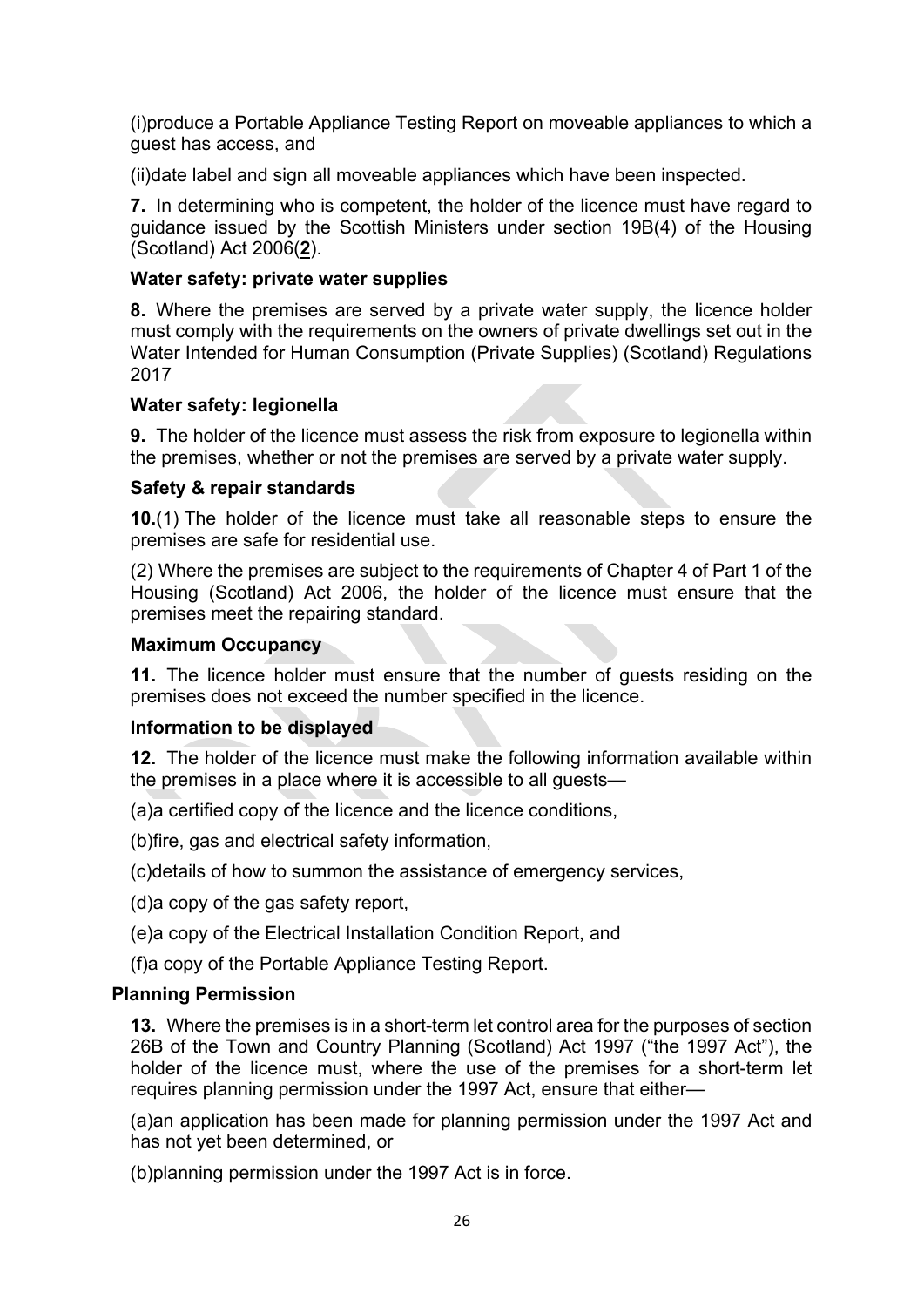#### **Listings**

**14.**(1) The holder of the licence must ensure that any listing or advert (whether electronic or otherwise) for the short-term let of the premises includes—

(a)the licence number, and

(b)a valid Energy Performance Certificate rating if an Energy Performance Certificate is required for the premises, in accordance with the Energy Performance of Buildings (Scotland) Regulations 2008

(2) The holder of the licence must ensure that any listing or advert (whether electronic or otherwise) for the short-term let of the premises is consistent with the terms of the short-term let licence.

#### **Insurance**

**15.** The holder of the licence must ensure that there is in place for the premises—

(a)valid buildings insurance for the duration of the licence, and

(b)valid public liability insurance for the duration of each short-term let agreement.

#### **Payment of fees**

**16.** The holder of the licence must pay any fees due to the licensing authority in respect of the licence on demand.

#### **False or misleading information**

**17.** The holder of the licence must not provide any false or misleading information to the licensing authority.

#### **Interpretation**

**18.** In this schedule—

**"Electrical Installation Condition Report"** means a report containing the following information—

(a)the date on which the inspection was carried out,

(b)the address of the premises inspected,

(c)the name, address and relevant qualifications of the person who carried out the inspection,

(d)a description, and the location, of each installation, fixture, fitting and appliance inspected,

(e)any defect identified,

(f)any action taken to remedy a defect,

"Energy Performance Certificate" means a certificate which complies with regulation 6 of the Energy Performance of Buildings (Scotland) Regulations 2008,

"gas safety report" means a report containing the following information—

(a)the date on which the appliance or flue was checked,

(b)the address of the premises at which the appliance or flue is installed,

(c)a description of and the location of each appliance or flue checked,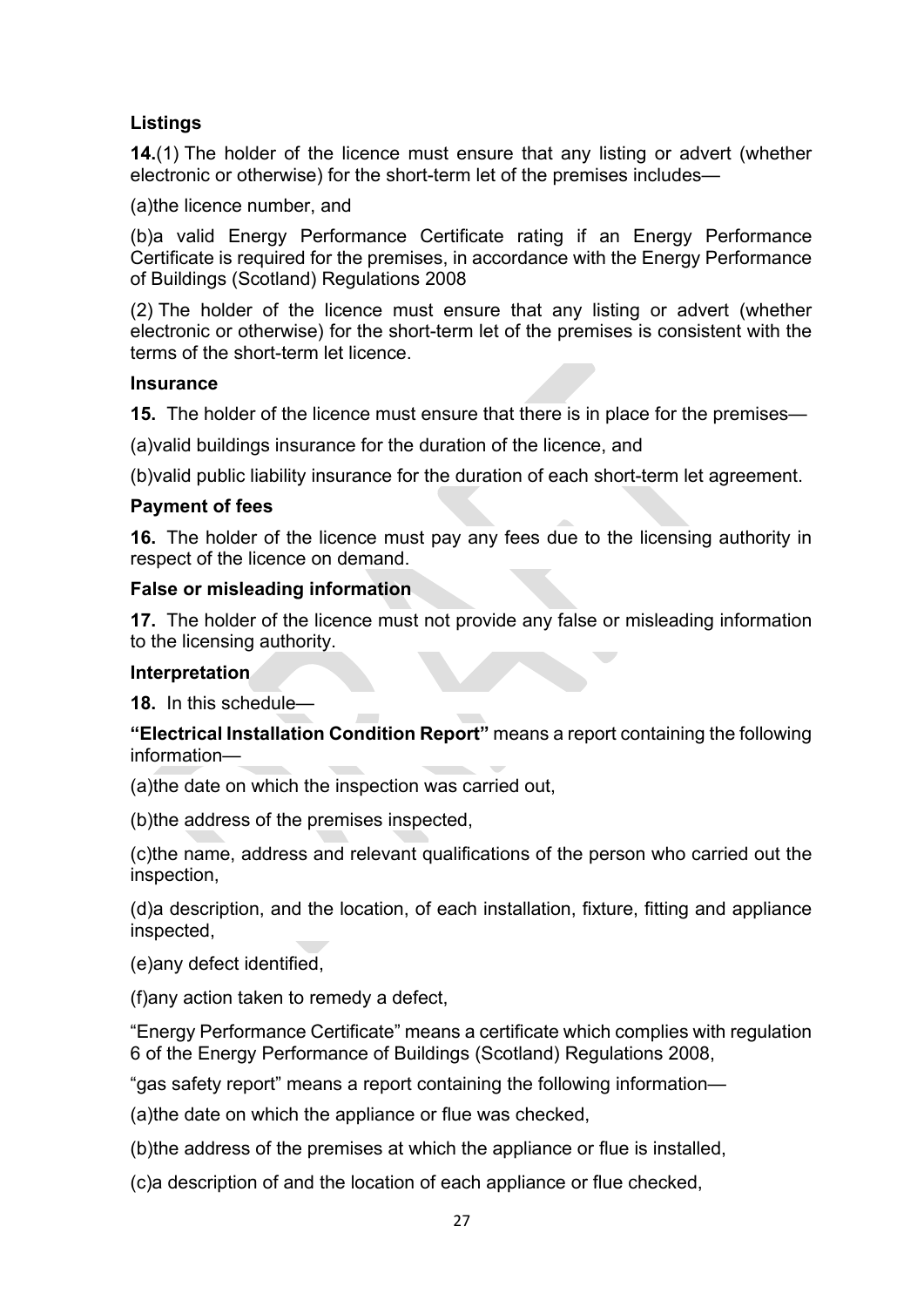(d)any safety defect identified,

(e)any remedial action taken,

(f)confirmation that the check undertaken complies with the requirements of an examination of—

(i)the effectiveness of any flue,

(ii)the supply of combustion air,

(iii)subject to head (iv), its operating pressure or heat input or, where necessary, both,

(iv)if it is not reasonably practicable to examine its operating pressure or heat input (or, where necessary, both), its combustion performance,

(v)its operation so as to ensure its safe functioning,

(g)the name and signature of the individual carrying out the check, and

(h)the registration number with which that individual, or that individual's employer, is registered with a body approved by the Health and Safety Executive for the purposes of regulation 3(3) of the Gas Safety (Installation and Use) Regulations 1998,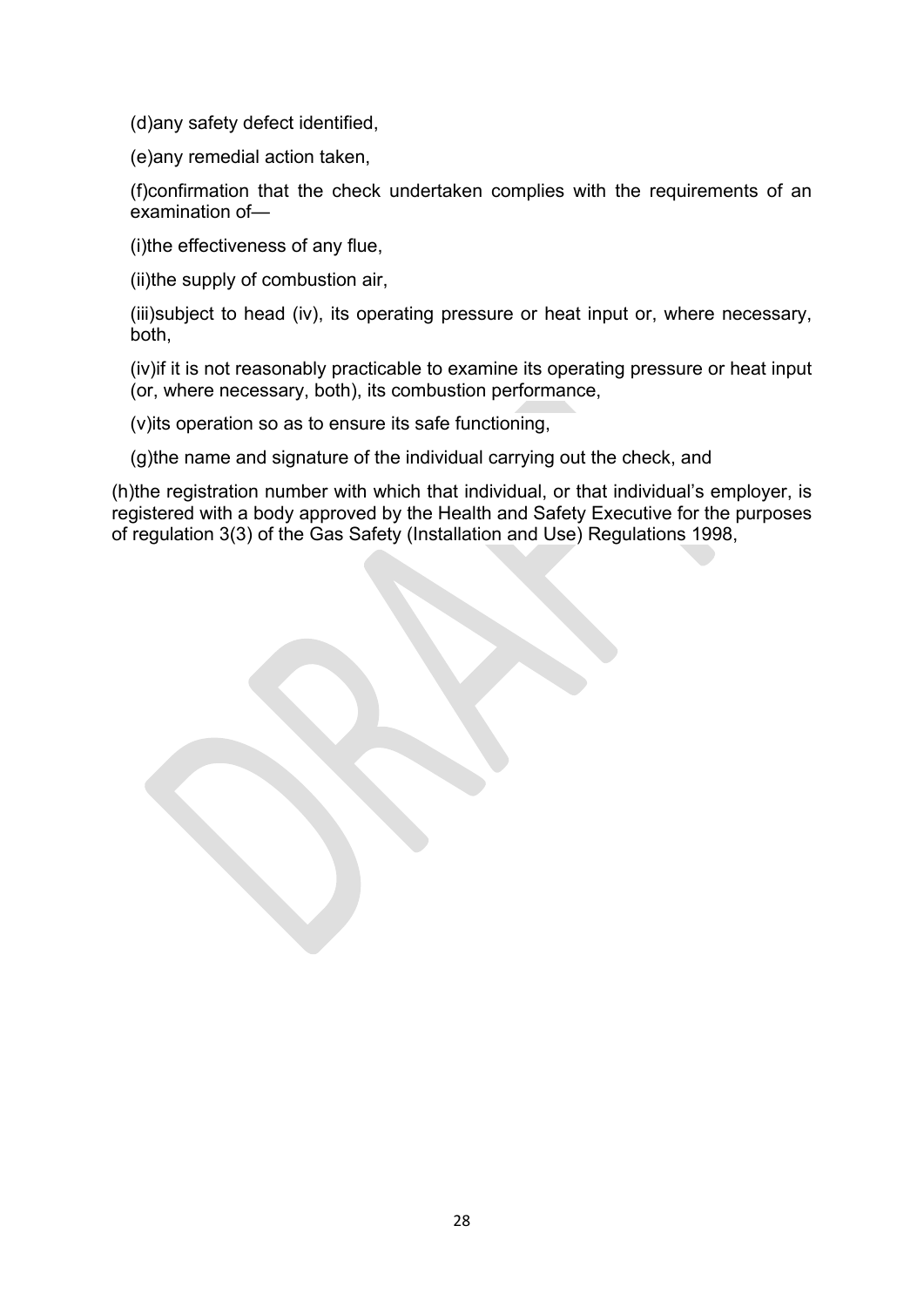### **Appendix 4 – Additional licence conditions**

#### **1. Material Changes**

i. The licence holder shall notify the Council immediately of any material change of circumstances affecting the licensed premises or the licence holder (or any agent appointed by them to manage part or all of the licensed activity), including details of any criminal convictions incurred by such persons since the granting or renewal of the licence

#### **2. Reporting of Certain Incidents**

i. The licence holder shall notify the Council, as soon as is reasonably practicable, of the details of any incident affecting, or within, the licensed premises which (a) has resulted in structural damage to, or structural collapse within, the premises, or (b) which has involved a gas leak, fire, or explosion necessitating the call-out of the Emergency Services.

#### **3. Anti-Social Behaviour**

- i. The licence holder must take reasonable steps to manage the premises in such a way as to seek to prevent and deal effectively with any antisocial behaviour by guests to anyone else in the short-term let and in the locality of the short-term let.
- ii. The licence holder must take reasonable steps to:
	- i. ensure that no disturbance or nuisance arises within or from the premises, for example by explaining the house rules to the guests;
	- ii. deal effectively with any disturbance or nuisance arising within or from the premises, as soon as reasonably practicable after the licence holder is made aware of it; and
	- iii. ensure any vehicles belonging to guests are parked lawfully, for example explaining where any designated parking spaces are to be found and highlighting any local rules.
- iii. The licence holder shall notify the Council, as soon as is reasonably practicable, of the details of any incident of anti-social behaviour affecting or emanating from the premises which has necessitated police involvement.

#### **4. Privacy and Security**

- i. The licence holder must manage the premises in such a way as to respect and protect the privacy and security of neighbours.
- ii. The licence holder must ensure: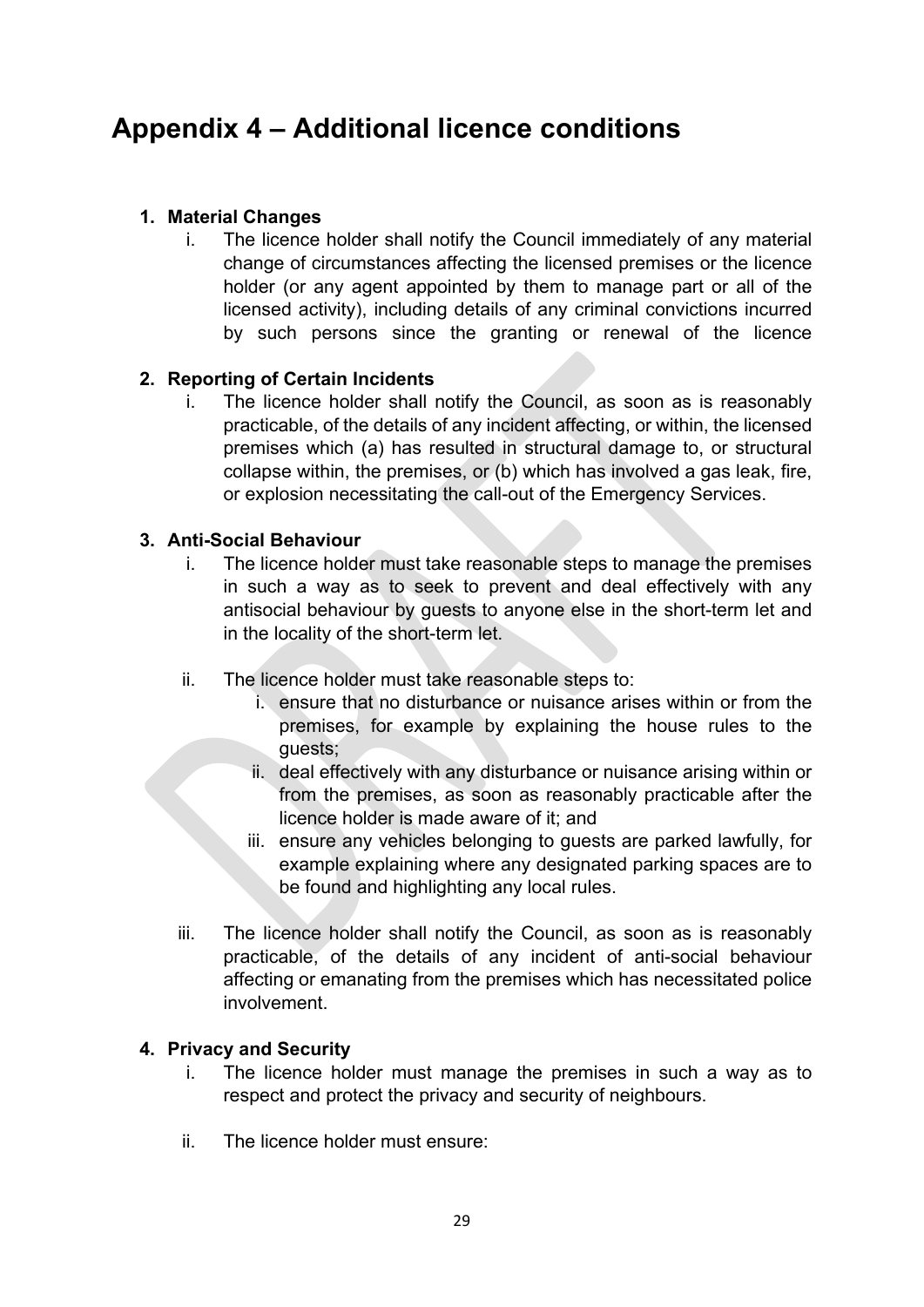- i. guests know and understand any particular rules applying to shared areas and entrances;
- ii. guests understand that shared doors should be properly and securely closed after use; and
- iii. the provision of access codes or keys to guests cannot be used by guests to gain access to shared areas after they have finally departed.

#### **5. Noise**

i. The licence holder must ensure that the bedrooms, living room and hallway in the premises have a suitable floor covering in order to minimise impact and airborne noise affecting any properties below. (i.e. carpet or vinyl floor covering with quality underlay)

*(Condition may be applied following investigation of concerns regarding noise and would be applied to properties located at 1st floor and/or above where a residential property is located below.)*

ii. The licence holder must ensure that noise monitoring equipment [of type x] is maintained in full working order [in location y] and that the maximum reading does not exceed [a] decibels between 7 am and 11 pm, nor [b] decibels between 11 pm and 7 am.

#### **(***Condition may be applied following investigations of concerns regarding noise.)*

iii. The licence holder must take reasonable steps to ensure that guests do not first arrive or finally depart from the property between the hours of 11 pm to 7 am. The licence holder must advise guests of this as part of their booking terms and conditions. (Note: "reasonable steps" allows for exceptions, such as significantly delayed transport.) *(Condition would only be applied to those properties located at 1st*

*floor and/or above where a residential property is located below, in close proximity to a neighbouring property or whether there is a shared entrance/communal areas.)*

- iv. The licence holder must take reasonable steps to ensure that guests do not use the hot tub after 2200hrs (*Condition may be applied following investigation of concerns regarding noise associated with hot tubs and where a hot tub is positioned in close proximity or overlooked by neighbouring property.)*
- v. The licence holder must take reasonable step to ensure that guests do not play amplified music within the garden or external areas after [*23:00 hours*] where it would impact neighbouring residents. (*Condition may be applied following investigation of concerns regarding noise associated with playing music in outdoor areas.)*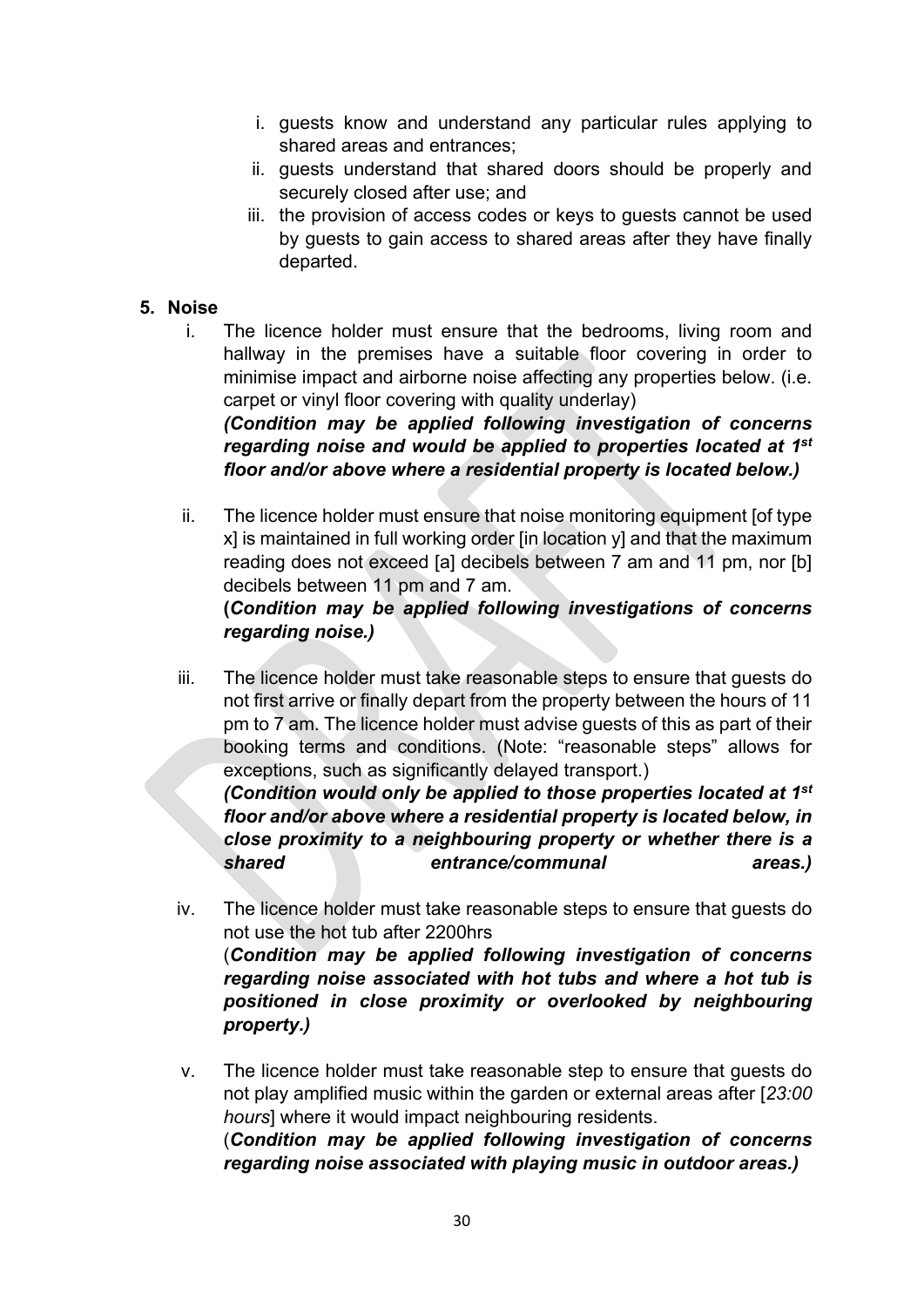#### **6. Littering & Waste Disposal**

- i. The licence holder shall ensure that adequate facilities, to the satisfaction of the Council, are provided for the storage, recycling and disposal of all waste and shall ensure that all common areas of the premises and all common external areas within the curtilage of the premises are kept in a clean, tidy, and well-maintained condition to the satisfaction of the Council.
- ii. The licence holder shall be responsible for advising residents of the refuse collection day and for making arrangements for the presentation of wheeled bins for collection at the appropriate time and day.
- iii. The licence holder should:
	- i. clearly label bins as belonging to the premises
	- ii. ensure guests are made aware of how to correctly use the bins provided for the premises
	- iii. provide bins/sacks
	- iv. ensure that guests manage their waste properly, including when they depart
	- v. ensure guests are made aware as to what items should not be disposed of by flushing down the toilet

#### **7. Preventing damage to property**

i. The licence holder must not affix a key box, or other device to facilitate guest entry to the property, to any public or jointly owned private infrastructure without prior written permission of the relevant authority or owner(s). The licence holder must be able to produce the permission to the licensing authority on request

#### **8. Prohibition of LPG room-heaters and storage of inflammable liquids etc.**

i. The licence holder shall not permit the use or storage on the premises of LPG room-heaters or, unless in an external store designed and approved for such storage, the storage of any liquified petroleum gas (LPG) or any highly inflammable liquid, gas, or substance. This condition shall not apply to small amounts of liquids or gas sold in small nonrefillable retail packs (e.g. lighter fuel or cosmetic appliance cartridges) kept by guests for their own use. Nor shall it apply to the external storage of LPG in cylinders or tanks which are provided by the licence holder for the provision of gas for cooking or for water or space heating or other domestic use, provided the storage complies fully with LPGA Codes of Practice and Building Regulation Technical Standards and that any installation connected to such cylinders or tanks complies with The Gas Safety (Installation and Use) Regulations 1998 or any amendment thereto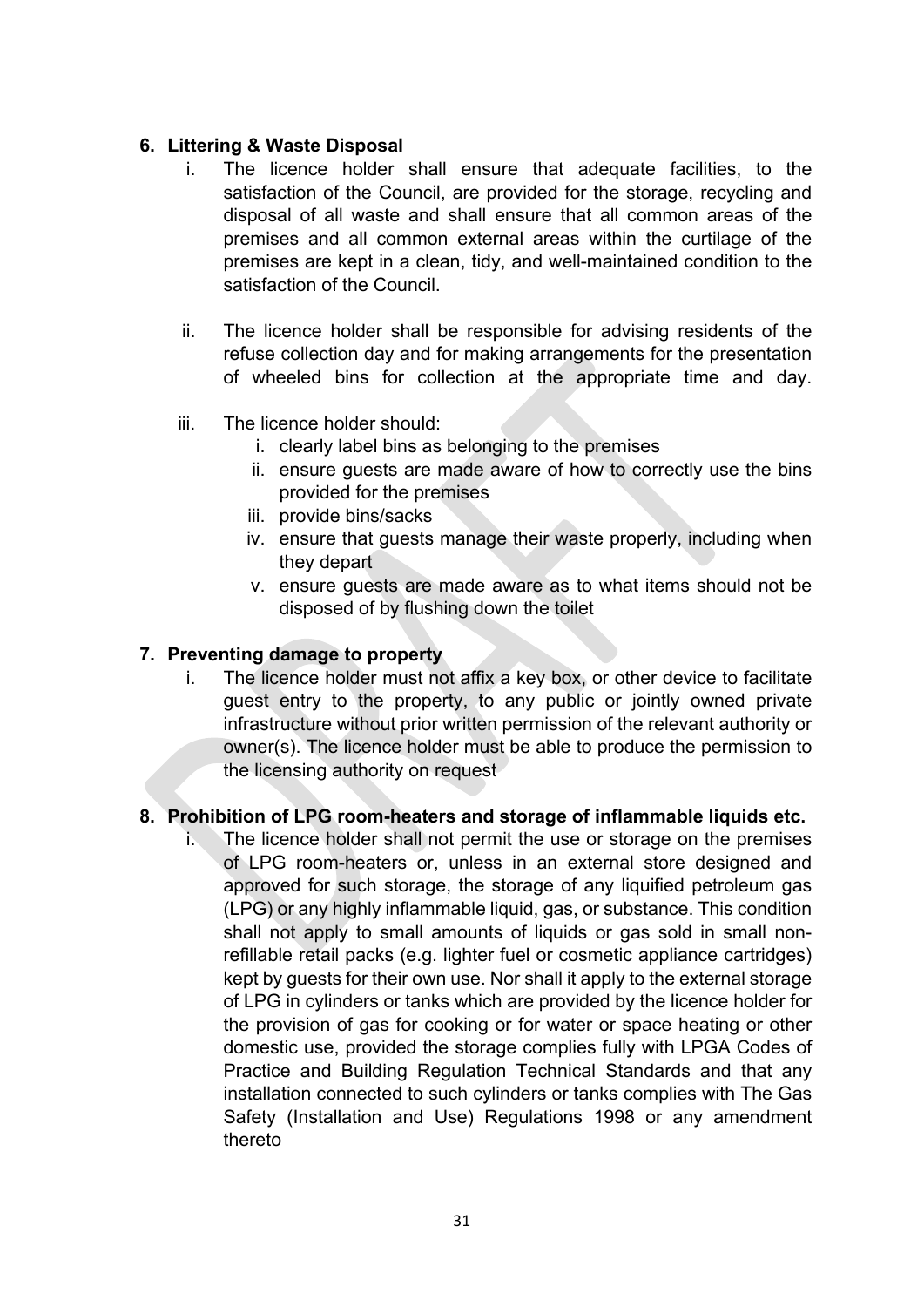#### **9. Maintenance of property**

.

- i. Where there is a solid fuel appliance within the premises (i.e. wood burning stove), the holder of the licence shall ensure:
	- i. the chimney/flue associated with the appliance is inspected and cleaned annually by a suitably competent person.
	- ii. a record of the annual inspection and cleaning of the flue is able to be produced, on request by the Council
- ii. Where there is a hot tub provided at the premises, the holder of the licence shall ensure:
	- i. that it is suitably located and maintained so as to ensure it can be safely operated and used by guests;
	- ii. that suitable and sufficient cleaning and disinfection procedures are in place;
	- iii. that guests are provided with clear instructions on its safe use and any restrictions on its use;
	- iv. that it is kept securely covered when not in use.

#### **10.Requirement to produce on demand any policy, certificate etc.**

i. The licence holder shall require to produce on demand to any authorised person any policy, certificate, document, record, certificate of inspection or safety, licence or plan required by or issued in terms pursuant to any condition of this licence.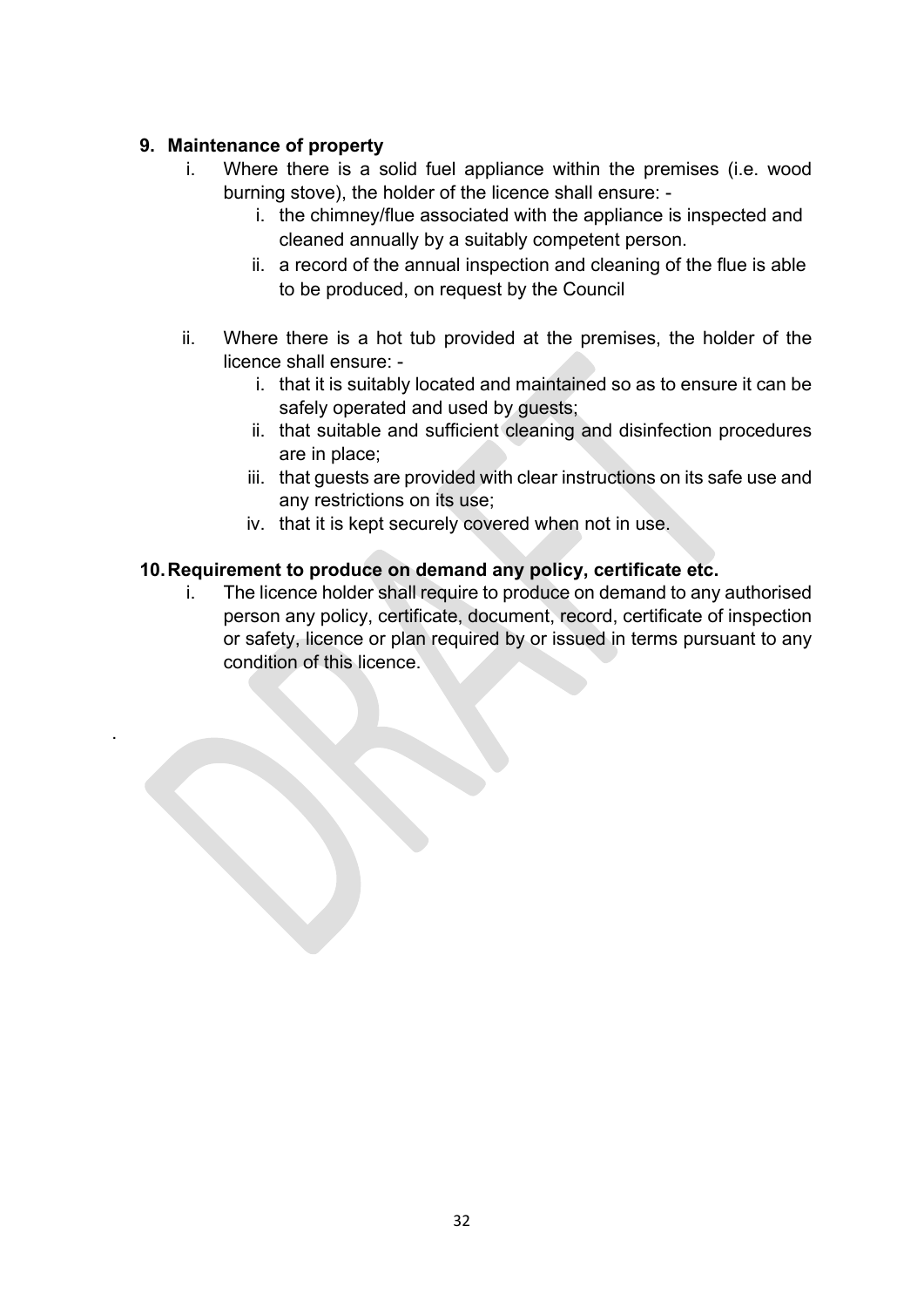#### **PUBLIC CONSULTATION SURVEY – SHORT TERM LET POLICY AND CONDITIONS**

#### **1. YOUR DETAILS**

| ∣ First Name  |  |
|---------------|--|
| l Surname     |  |
| Email address |  |
| Post code     |  |

#### **2. WHICH OF THE FOLLOWING APPLY TO YOU?**

| Short term let host/operator |  |
|------------------------------|--|
| Short term let user          |  |
| Short term let neighbour     |  |
| Other (please specify)       |  |

**3. THE COUNCIL HAS THE OPTION TO GRANT TEMPORARY EXEMPTIONS TO THE REQUIREMENT TO HAVE A LICENCE FOR A PERIOD UP TO SIX WEEKS. THIS WOULD NEED TO BE APPLIED FOR.** 

**THIS COULD BE FOR A LARGE INFLUX OF VISITORS OVER A SHORT PERIOD FOR A PARTICULAR EVENT. THE COUNCIL IS NOT PROPOSING TO USE THIS APPROACH GIVEN THE MAIN REASON THE LEGISLATION IS BEING BROUGHT IN IS TO ENSURE THAT PREMISES ARE SAFE TO LET.** 

**DO YOU AGREE WITH THIS APPROACH?**



**IF NOT, PLEASE STATE WHY AND PLEASE SPECIFY ANY PARTICULAR EVENTS WITHIN THE HIGHLAND COUNCIL AREA THAT SHOULD BE CONSIDERED FOR A TEMPORARY EXEMPTION**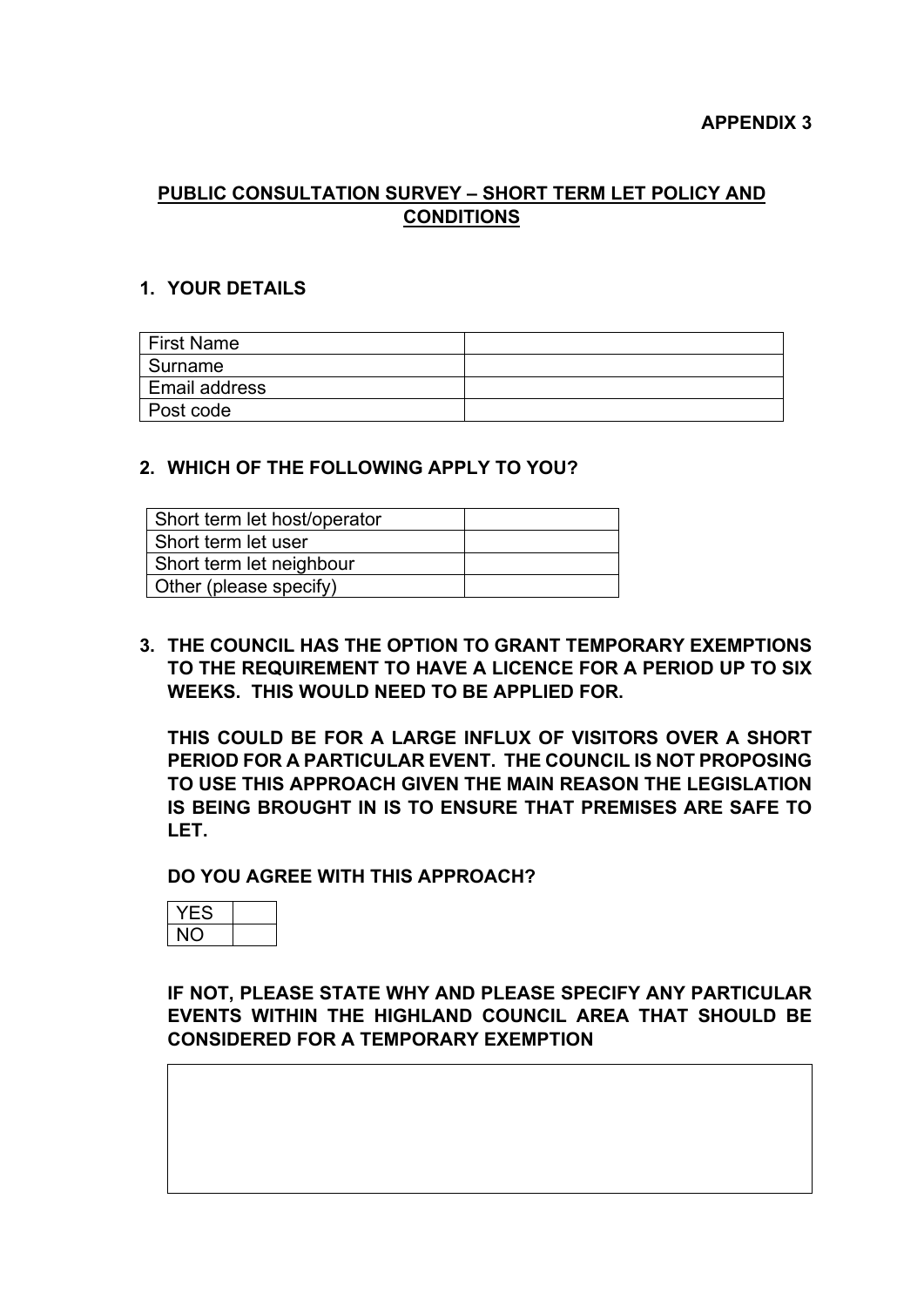**4. IT WILL BE A MANDATORY CONDITION OF A SHORT TERM LET LICENCE THAT HOSTS AND OPERATORS ENSURE THEY DO NOT EXCEED THE MAXIMUM NUMBER OF GUESTS FOR THEIR PREMISES.** 

**THE COUNCIL MAY CHOOSE TO SPECIFY ON A LICENCE THAT GUESTS MAY BRING CHILDREN UNDER A SPECIFIED AGE AND THESE CHILDREN WOULD NOT COUNT TOWARDS THE OCCUPANCY OF THE PREMISES. SCOTTISH GOVERNMENT GUIDANCE STATES THAT LICENSING AUTHORITIES MAY WISH TO SET THE AGE LIMIT 'AS UNDER 10 YEARS'**

**SHOULD CHILDREN UNDER THE AGE OF 10 COUNT TOWARDS THE OCCUPANCY OF A PREMISES?**



**IF YES, PLEASE STATE WHY** 

**5. THE COUNCIL HAS THE POWER TO SET ADDITIONAL CONDITIONS FOR SHORT TERM LET PROPERIES. ALL SHORT TERM LETS WHICH ARE GRANTED A LICENCE WILL BE REQUIRED TO COMPLY WITH A SET OF MANDATORY CONSDTIONS WHICH APPLY ACROSS ALL OF SCOTLAND. THE COUNCIL HAS PROPOSED A NUMBER OF THE ADDITIONAL CONDITIONS WHICH ARE SET OUT IN THE POLICY STATEMENT**

**DO YOU AGREE WITH THE PROPOSED ADDITIONAL CONDITIONS?**

**IF NO, PLEASE SPECIFY WHICH ONES AND PROVIDE YOUR REASONS**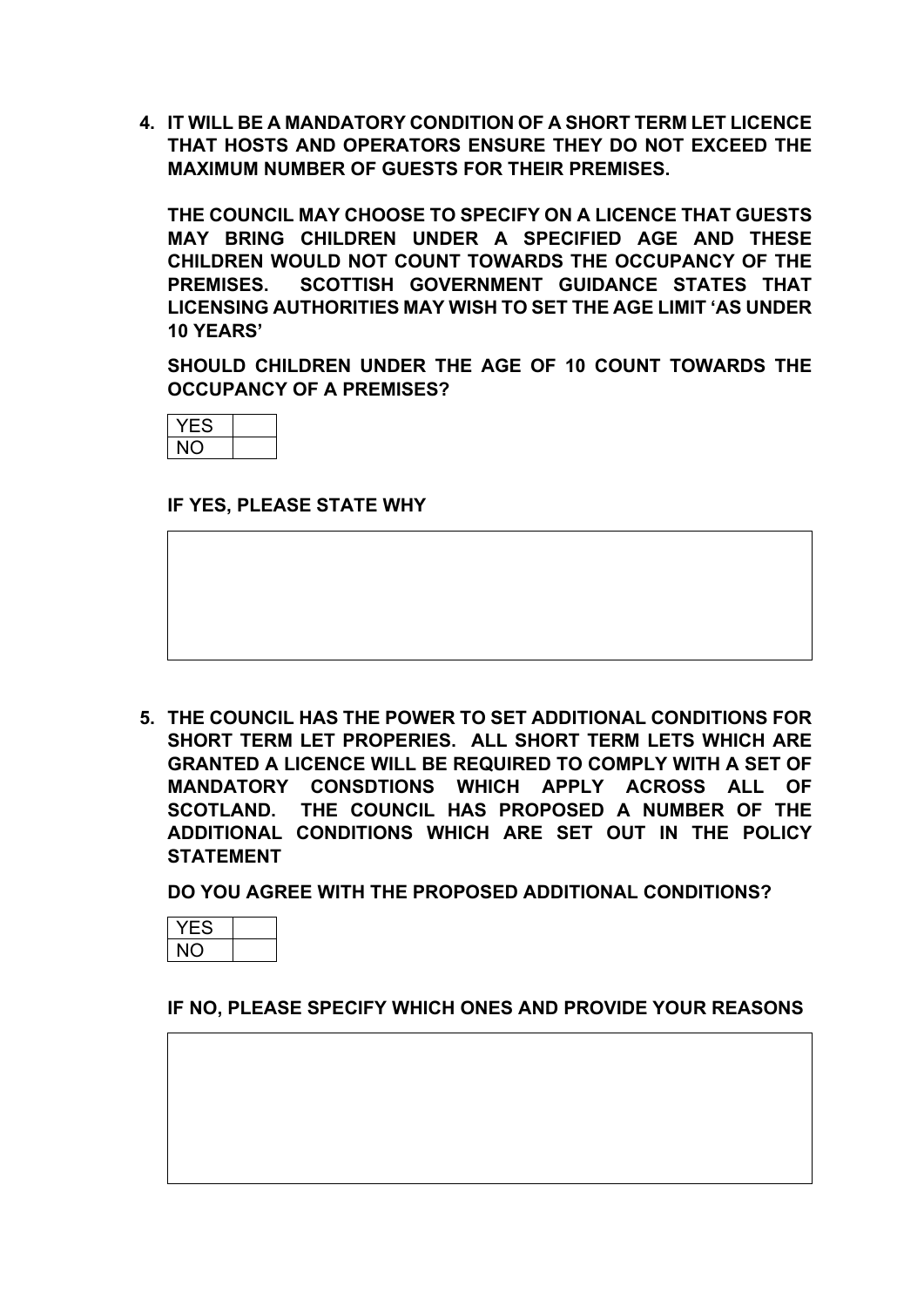**6. SHOULD ANY OF THE PROPOSED ADDITIONAL CONDITIONS ONLY BE APPLICABLE TO CERTAIN TYPES OF SHORT TERM LET LICENCES (i.e. SECONDARY LETTING, HOME LETTING OR HOME SHARING) OR CERTAIN TYPES OF PROPERTIES (i.e. FLATS, SEMI DETACHED PROPERTIES etc) OTHER THAN ALREADY SPECIFIED WITHIN THE CONDITIONS?**



**IF YES, PLEASE SPECIFY WHY AND WHICH TYPES OF LICENCES/ PROPERTIES SHOULD BE EXEMPT**

**7. THE COUNCIL HAS THE ABILITY TO GRANT TEMPORARY SHORT TERM LET LICENCES. THESE CAN BE GRANTED FOR A DURATION OF UP TO 6 WEEKS. DO YOU THINK THAT THE COUNCIL SHOULD INTRODUCE TEMPORARY LICENCES?**

**IF NO, PLEASE SPECIFY WHY**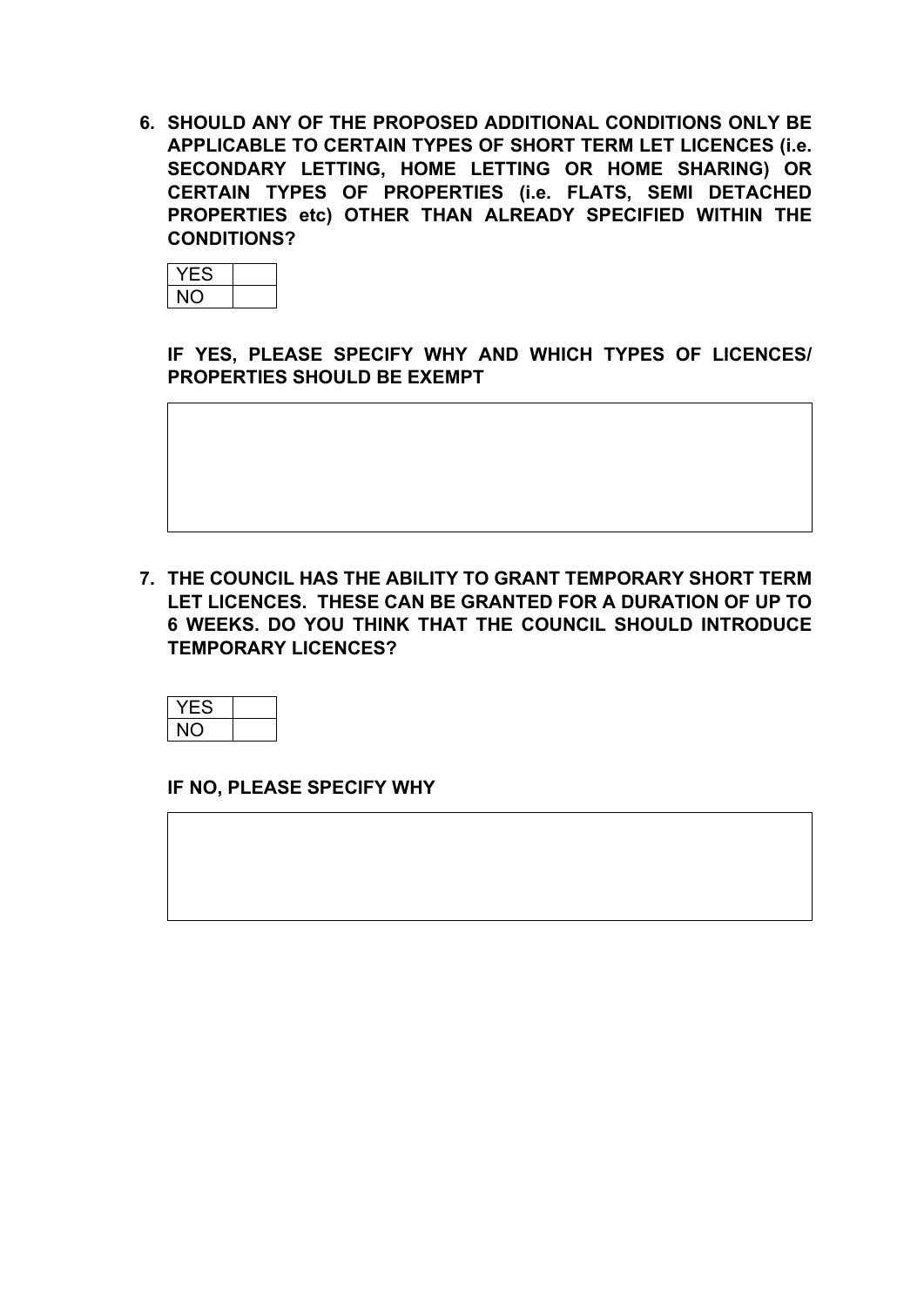#### **8. IF TEMPORARY LICENCES ARE INTRODUCED, SHOULD THE ADDITIONAL LOCAL CONDITIONS APPLY?**



#### **IF NO, PLEASE SPECIFY WHY**



**9. IF TEMPORARY EXEMPTIONS TO A LICENCE ARE INTRODUCED, SHOULD THE ADDITIONAL LOCAL CONDITIONS APPLY?**



#### **IF NO, PLEASE SPECIFY WHY**

#### **10.ARE THERE ANY TYPES OF PROPERTY THAT YOU THINK WOULD NOT BE SUITABLE AS A SHORT TERM LET?**



#### **IF YES, PLEASE STATE YOUR REASONS**